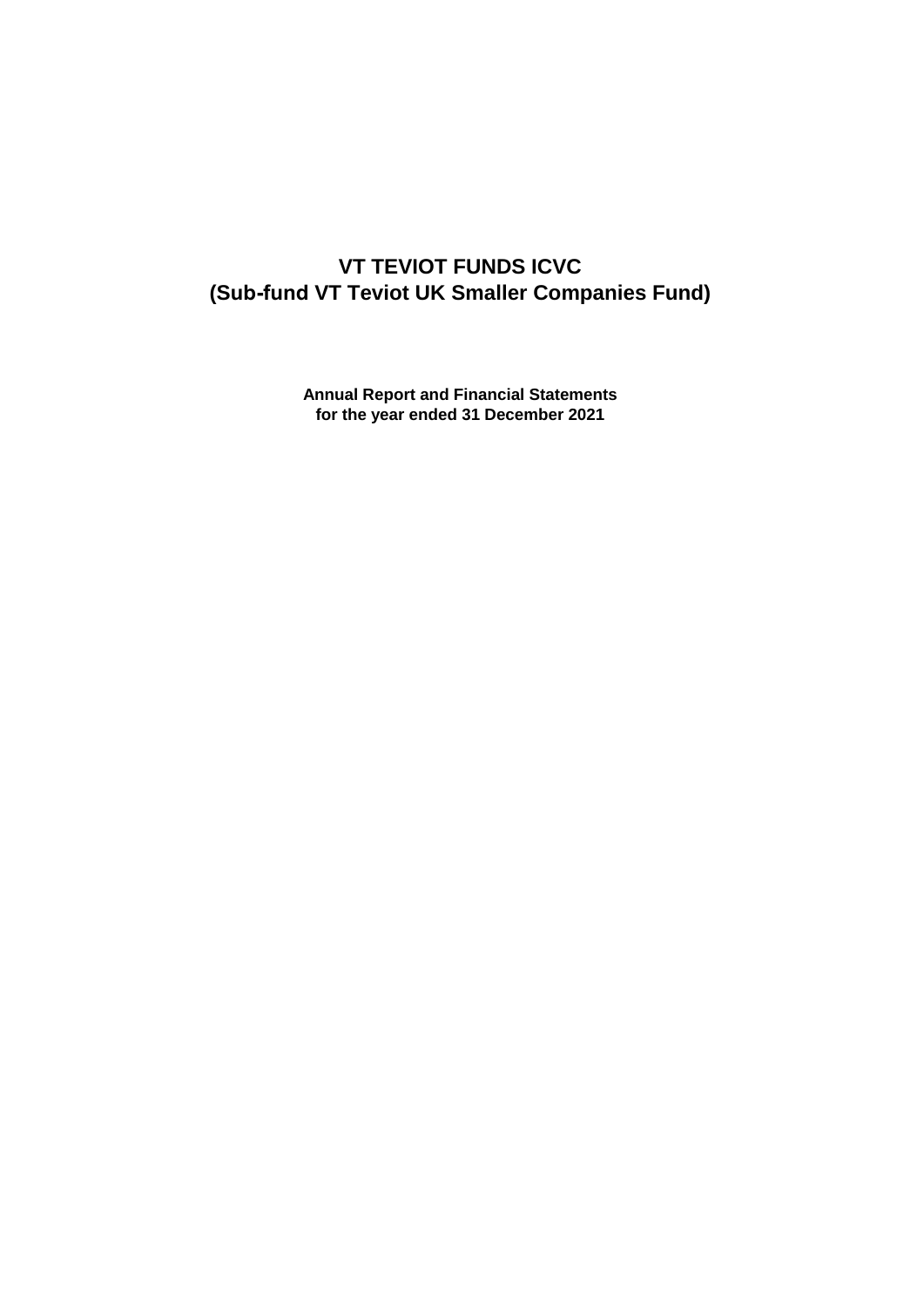**Page**

| Company Overview                                                                                |         |
|-------------------------------------------------------------------------------------------------|---------|
| Statement of the Authorised Corporate Director's (ACD's) Responsibilities                       | 2       |
| Statement of the Depositary's Responsibilities and Report of the Depositary                     | 3       |
| Independent Auditor's Report to the Shareholders of VT Teviot Funds ICVC (Sub-fund VT Teviot UK |         |
| Smaller Companies Fund)                                                                         | 4       |
| <b>VT Teviot UK Smaller Companies Fund</b>                                                      |         |
| Sub-fund Overview                                                                               |         |
| <b>Investment Manager's Review</b>                                                              | 9       |
| Performance Record                                                                              | 11      |
| Portfolio Summary                                                                               | 13      |
| Summary of Material Portfolio Changes                                                           | 16      |
| <b>Statement of Total Return</b>                                                                | 17      |
| Statement of Changes in Net Assets Attributable to Shareholders                                 | 17      |
| <b>Balance Sheet</b>                                                                            | 18      |
| Notes to the Financial Statements                                                               | 19      |
| <b>Distribution Tables</b>                                                                      | 26      |
| Information for Investors                                                                       | 27      |
| Corporate Directory                                                                             | 29      |
| End subsection (unaudited)                                                                      |         |
| Assessment of Value                                                                             | $1 - 4$ |
|                                                                                                 |         |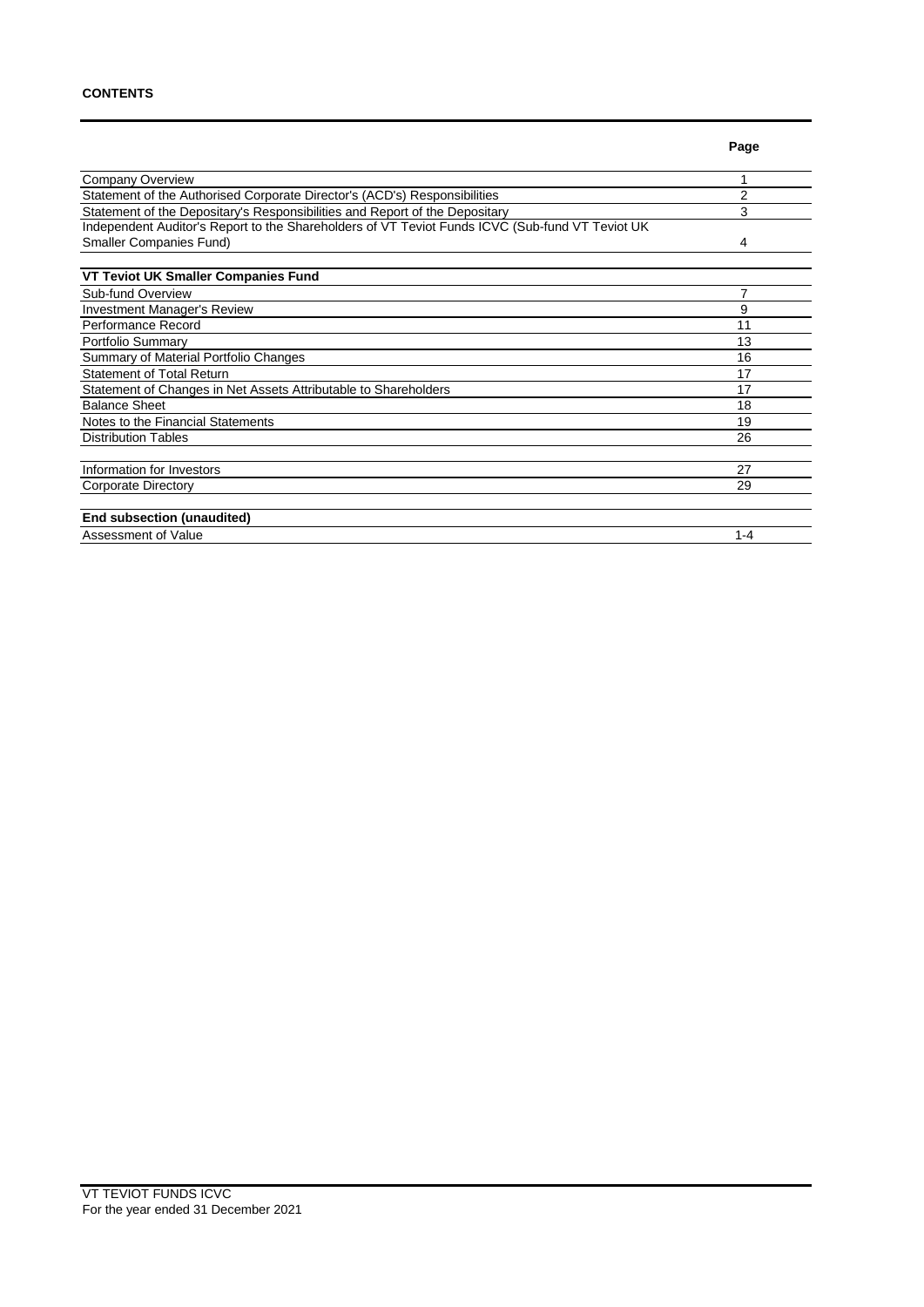## **Type of Company** VT Teviot Funds ICVC (the 'Company') is an investment company (company number IC001094) with variable capital incorporated in England and Wales under the Open Ended Investment Company Regulations 2001 (SI2001/1228). The Company was incorporated and authorised by the Financial Conduct Authority on 31 July 2017. The Company is a UCITS scheme and is an umbrella company (as defined in the OEIC Regulations). Each Sub-fund would be a UCITS scheme if it had a separate authorisation order.

The shareholders are not liable for the debts of the Company.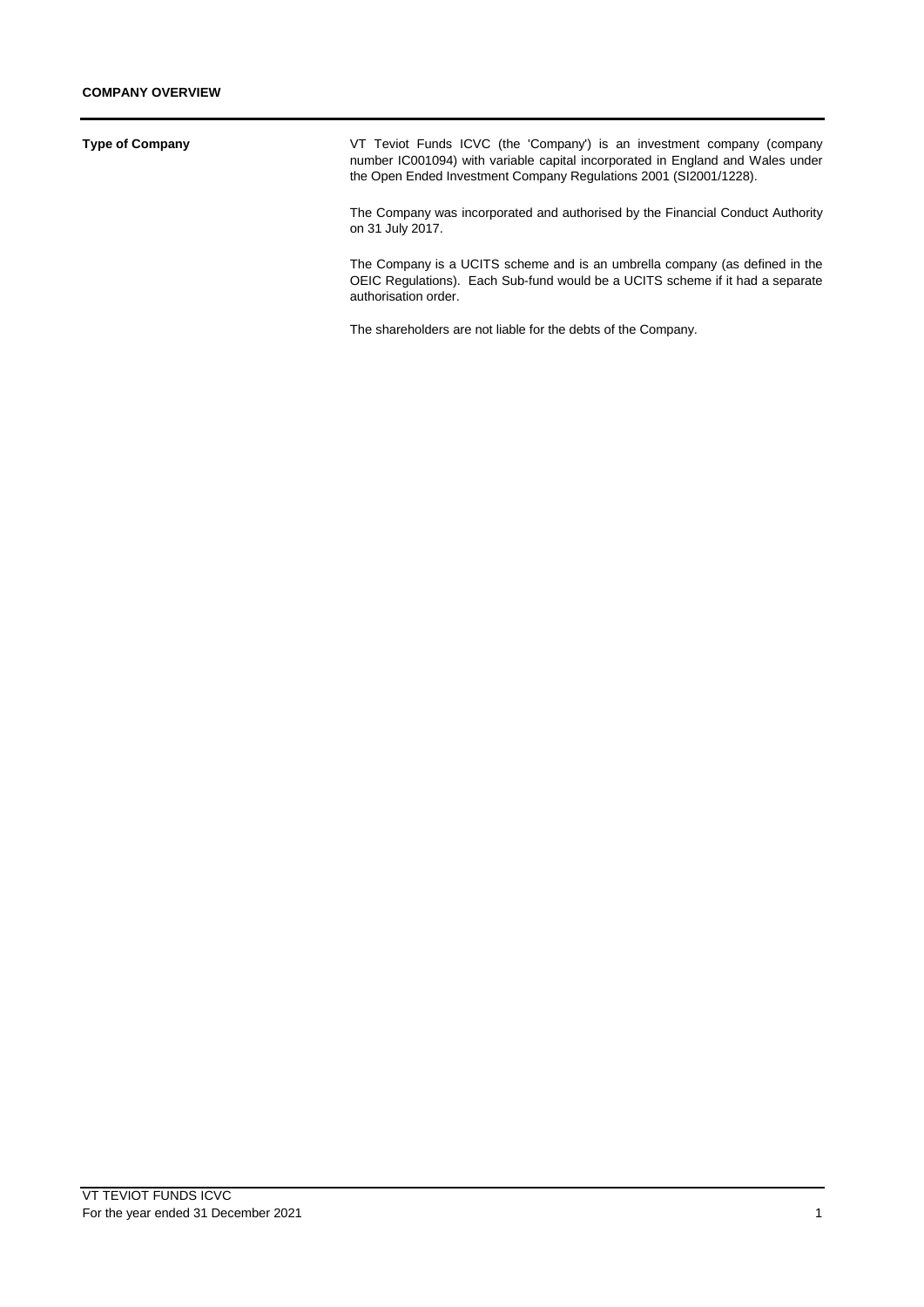## STATEMENT OF THE AUTHORISED CORPORATE DIRECTOR'S (ACD'S) RESPONSIBILITIES

The rules of the Financial Conduct Authority's Collective Investment Schemes Sourcebook require the Authorised Corporate Director to prepare financial statements for each accounting year which give a true and fair view of the financial position of the Company at the end of the financial year and its net revenue and net capital gains for the year. In preparing these financial statements the Authorised Corporate Director is required to:

>comply with the Prospectus, the Statement of Recommended Practice for Authorised Funds issued by the Investment Association in May 2014, the Instrument of Incorporation, generally accepted accounting principles and applicable accounting standards, subject to any material departures which are required to be disclosed and explained in the financial statements.

> select suitable accounting policies and then apply them consistently. > make judgements and estimates that are reasonable and prudent.

> prepare the financial statements on a going concern basis unless it is inappropriate to presume that the Company will continue in operation for the foreseeable future.

The Authorised Corporate Director is required to keep proper accounting records and to manage the Company in accordance with the COLL regulations, the instrument of Incorporation, and the Prospectus. The Authorised Corporate Director is responsible for taking reasonable steps for the prevention and detection of fraud and other irregularities.

#### **DIRECTOR'S STATEMENT**

In accordance with the requirements of the Financial Conduct Authority's Collective Investment Scheme's Sourcebook, we hereby certify the annual report.

And A Co

David E sm

David E. Smith CA

Valu-Trac Investment Management Limited Authorised Corporate Director

Date 15 March 2022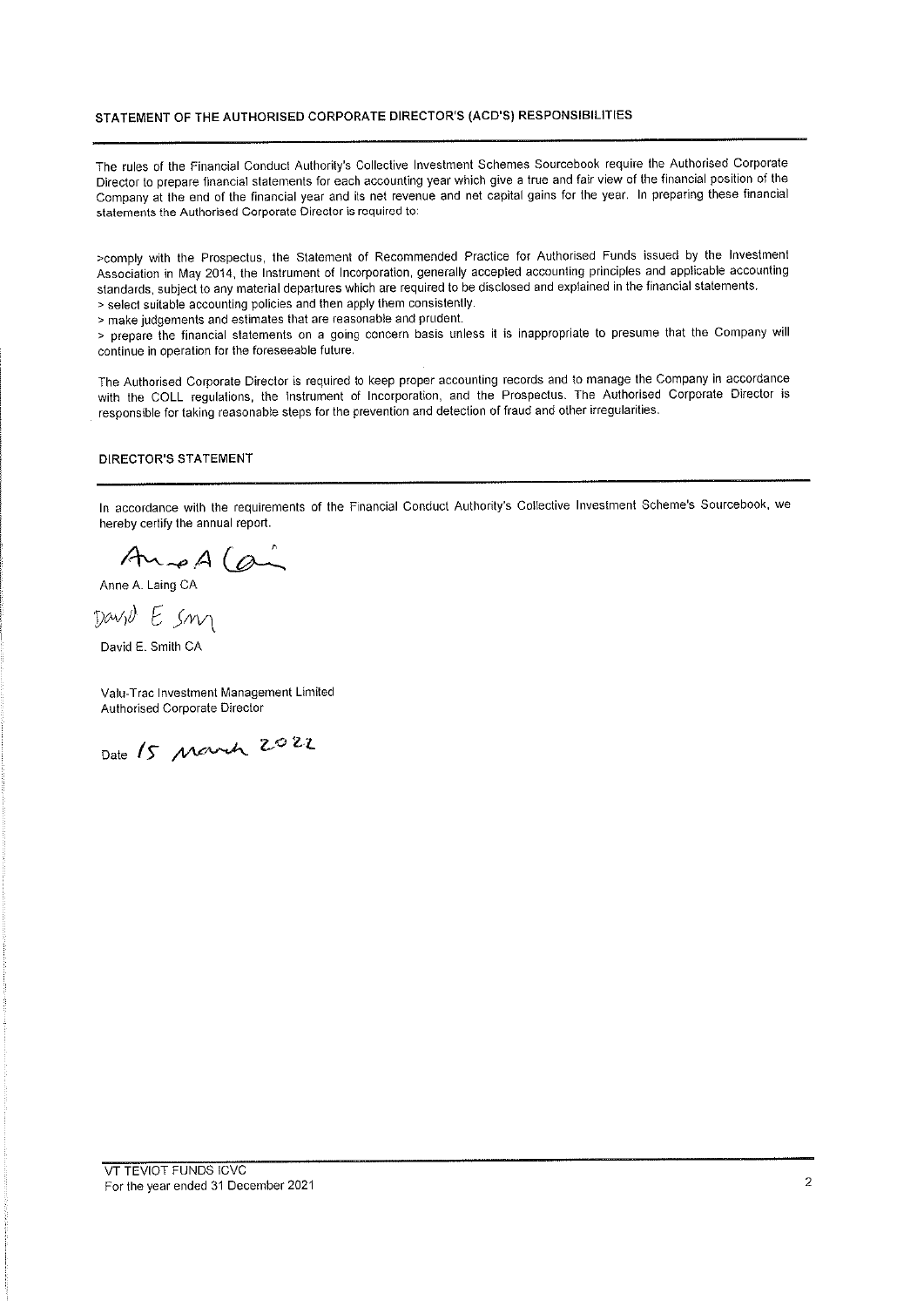## **STATEMENT OF THE DEPOSITARY'S RESPONSIBILITIES AND REPORT OF THE DEPOSITARY**

The Depositary must ensure that the Company is managed in accordance with the Financial Conduct Authority's Collective Investment Schemes Sourcebook, the Open-Ended Investment Companies Regulations 2001 (SI 2001/1228) (the OEIC Regulations), as amended, the Financial Services and Markets Act 2000, as amended, (together "the Regulations"), the Company's Instrument of Incorporation and Prospectus (together "the Scheme documents") as detailed below.

The Depositary must in the context of its role act honestly, fairly, professionally, independently and in the interests of the Company and its investors.

The Depositary is responsible for the safekeeping of all custodial assets and maintaining a record of all other assets of the Company in accordance with the Regulations.

The Depositary must ensure that:

> the Company's cash flows are properly monitored and that cash of the Company is booked into the cash accounts in accordance with the Regulations;

> the sale, issue, redemption and cancellation of shares are carried out in accordance with the Regulations;

> the value of shares in the Company is calculated in accordance with the Regulations;

> any consideration relating to transactions in the Company's assets is remitted to the Company within the usual time limits; > the Company's income is applied in accordance with the Regulations; and

> the instructions of the Authorised Fund Manager ("the AFM") are carried out (unless they conflict with the Regulations).

The Depositary also has a duty to take reasonable care to ensure that the Company is managed in accordance with the Regulations and the Scheme documents in relation to the investment and borrowing powers applicable to the Company.

Having carried out such procedures as we consider necessary to discharge our responsibilities as Depositary of the Company, it is our opinion, based on the information available to us and the explanations provided, that in all material respects the Company, acting through the AFM:

i) has carried out the issue, sale, redemption and cancellation, and calculation of the price of the Company's shares and the application of the Company's income in accordance with the Regulations and the Scheme documents of the Company, and

ii) has observed the Investment and borrowing powers and restrictions applicable to the Company.

NatWest Trustee and Depositary Services Limited 01 January 2022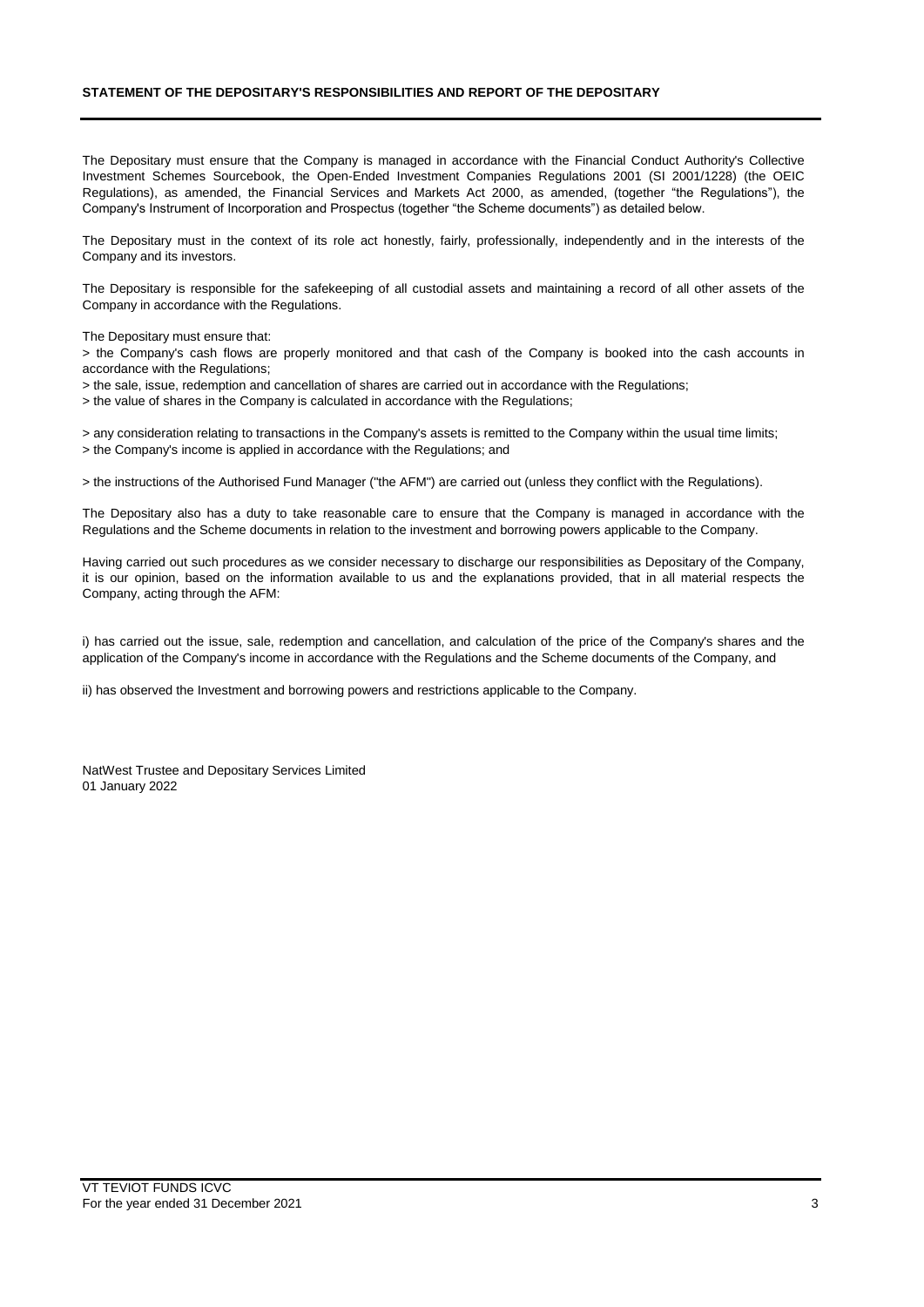### **INDEPENDENT AUDITOR'S REPORT TO THE SHAREHOLDERS OF VT TEVIOT FUNDS ICVC (SUB-FUND VT TEVIOT UK SMALLER COMPANIES FUND)**

### **Opinion**

We have audited the financial statements of VT Teviot Funds ICVC ("the Company") for the year ended 31 December 2021 which comprise the Statement of Total Return, Statement of Changes in Net Assets Attributable to Shareholders, Balance Sheet, the related Notes to the Financial Statements, including significant accounting policies and the Distribution Tables. The financial reporting framework that has been applied in their preparation is applicable law and United Kingdom Generally Accepted Accounting Practice including FRS 102 "The Financial Reporting Standard applicable in the UK and Republic of Ireland".

#### In our opinion the financial statements:

> give a true and fair view of the financial position of the Company at 31 December 2021 and of the net revenue and the net capital gains on the scheme property of the Company for the year then ended; and

> have been properly prepared in accordance with the IA Statement of Recommended Practice for Authorised Funds, the rules of the Collective Investment Schemes Sourcebook of the Financial Conduct Authority and the Instrument of Incorporation.

#### **Basis for Opinion**

We conducted our audit in accordance with International Standards on Auditing (UK) (ISAs (UK)) and applicable law. Our responsibilities under those standards are described further in the auditor's responsibilities for the audit of the financial statements section of our report. We are independent of the Company in accordance with the ethical requirements that are relevant to our audit of the financial statements in the UK, including the FRC's Ethical Standard, and we have fulfilled our other ethical responsibilities in accordance with these requirements. We believe that the audit evidence we have obtained is sufficient and appropriate to provide a basis for our opinion.

#### **Conclusions Relating to Going Concern**

In auditing the financial statements, we have concluded that the Authorised Corporate Director's use of the going concern basis of accounting in the preparation of the financial statements is appropriate.

Based on the work we have performed, we have not identified any material uncertainties relating to events or conditions that, individually or collectively, may cast significant doubt on the Company's ability to continue as a going concern for a period of at least 12 months from when the financial statements are authorised for issue.

Our responsibilities and the responsibilities of the Authorised Corporate Director with respect to going concern are described in the relevant sections of this report.

#### **Other Information**

The other information comprises the information included in the annual report, other than the financial statements and our auditor's report thereon. The Authorised Corporate Director is responsible for the other information contained within the annual report. Our opinion on the financial statements does not cover the other information and, except to the extent otherwise explicitly stated in our report, we do not express any form of assurance conclusion thereon. Our responsibility is to read the other information and, in doing so, consider whether the other information is materially inconsistent with the financial statements or our knowledge obtained in the course of the audit or otherwise appears to be materially misstated. If we identify such material inconsistencies or apparent material misstatements, we are required to determine whether this gives rise to a material misstatement in the financial statements themselves. If, based on the work we have performed, we conclude that there is a material misstatement of this other information, we are required to report that fact.

We have nothing to report in this regard.

#### **Opinion on Other Matters Prescribed by the COLL Regulations**

In our opinion, based on the work undertaken in the course of the audit:

> Proper accounting records for the Company have been kept and the accounts are in agreement with those records;

> We have received all the information and explanations which, to the best of our knowledge and belief, are necessary for the purposes of our audit; and

> The information given in the report of the Authorised Corporate Director for the year is consistent with the financial statements.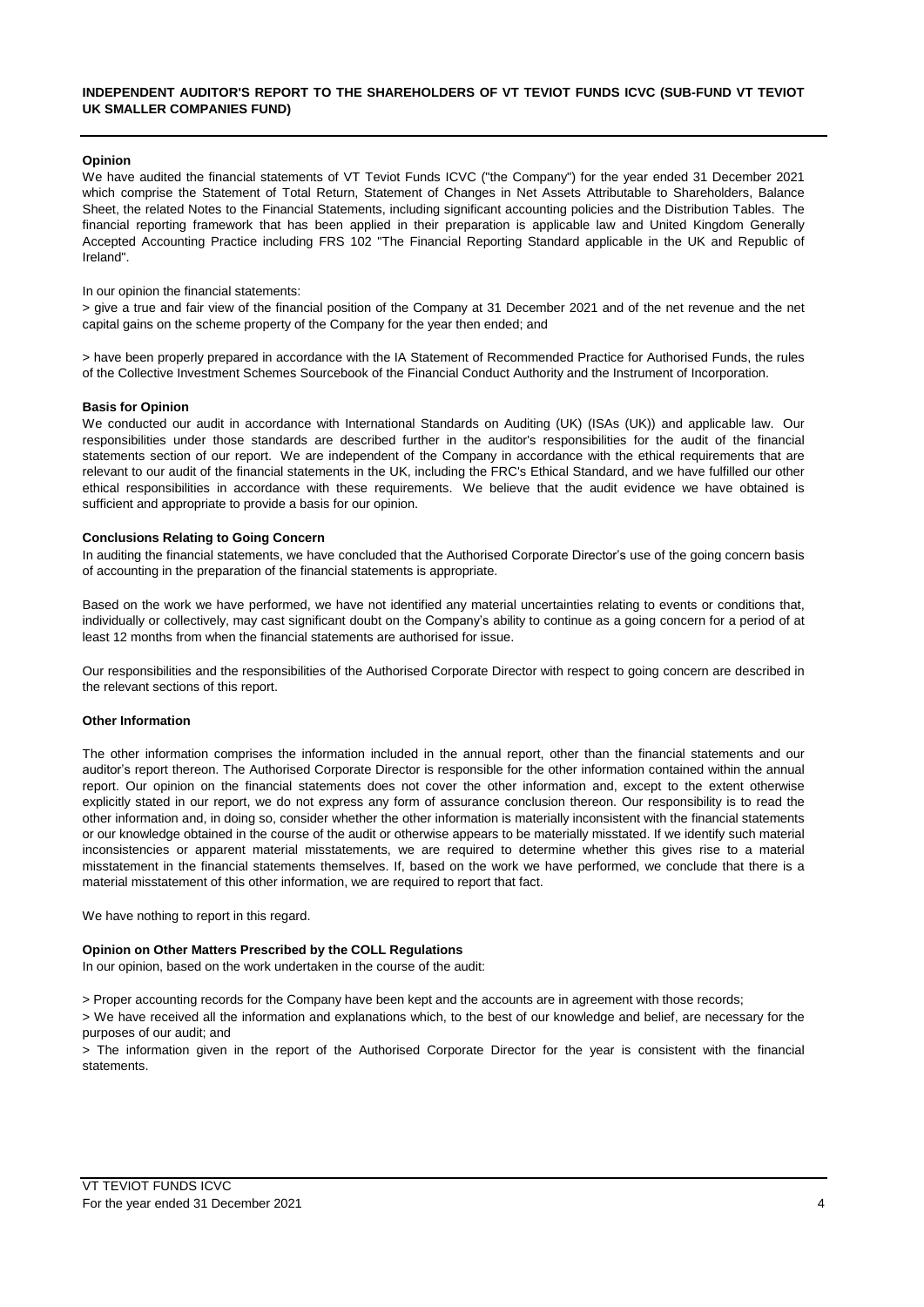### **INDEPENDENT AUDITOR'S REPORT TO THE SHAREHOLDERS OF VT TEVIOT FUNDS ICVC (SUB-FUND VT TEVIOT UK SMALLER COMPANIES FUND) (Continued)**

#### **Responsibilities of the Authorised Corporate Director**

As explained more fully in the Authorised Corporate Director's Responsibilities Statement set out on page 2, the Authorised Corporate Director is responsible for the preparation of the financial statements and for being satisfied that they give a true and fair view and for such internal controls as the Authorised Corporate Director determines is necessary to enable the preparation of financial statements that are free from material misstatement, whether due to fraud or error.

In preparing the financial statements, the Authorised Corporate Director is responsible for assessing the Company's ability to continue as a going concern, disclosing, as applicable, matters related to going concern and using the going concern basis of accounting unless the Authorised Corporate Director either intends to liquidate the Company or to cease operations, or has no realistic alternative but to do so.

#### **Auditor's Responsibilities for the Audit of the Financial Statements**

Our objectives are to obtain reasonable assurance about whether the financial statements as a whole are free from material misstatement, whether due to fraud or error, and to issue an auditor's report that includes our opinion. Reasonable assurance is a high level of assurance, but is not a quarantee that an audit conducted in accordance with ISAs (UK) will always detect a material misstatement when it exists. Misstatements can arise from fraud or error and are considered material if, individually or in the aggregate, they could reasonably be expected to influence the economic decisions of users taken on the basis of these financial statements.

#### *Extent to which the audit is considered capable of detecting irregularities, including fraud*

Irregularities , including fraud, are instances of non-compliance with laws and regulations. We design procedures in line with our responsibilities, outlined above, to detect material misstatements in respect of irregularities, including fraud. The specific procedures for this engagement and the extent to which these are capable of detecting irregularities, including fraud, is detailed below.

We assessed whether the engagement team collectively had the appropriate competence and capabilities to identify or recognise non-compliance with laws and regulations by considering their experience, past performance and support available.

All engagement team members were briefed on relevant identified laws and regulations and potential fraud risks at the planning stage of the audit. Engagement team members were reminded to remain alert to any indications of fraud or non-compliance with laws and regulations throughout the audit.

We obtained an understanding of the legal and regulatory frameworks that are applicable to the Company, focusing on provisions of those laws and regulations that had a direct effect on the determination of material amounts and disclosures in the financial statements. The most relevant frameworks we identified include:

> UK Generally Accepted Accounting Practice including Financial Reporting Standard 102 and the IA Statement of Recommended Practice for Authorised Funds

> the Financial Conduct Authority's Collective Investment Schemes Sourcebook

> the Company's Prospectus

We gained an understanding of how the Company is complying with these laws and regulations by making enquiries of the Authorised Corporate Director. We corroborated these enquiries through our review of any relevant correspondence with regulatory bodies and the Company's breaches register.

We assessed the susceptibility of the Company's financial statements to material misstatement, including how fraud might occur, by meeting with management to understand where it was considered there was susceptibility to fraud. This evaluation also considered how the Authorised Corporate Director was remunerated and whether this provided an incentive for fraudulent activity. We considered the overall control environment and how the Authorised Corporate Director oversees the implementation and operation of controls. In areas of the financial statements where the risks were considered to be higher, we performed procedures to address each identified risk.

The following procedures were performed to provide reasonable assurance that the financial statements were free of material fraud or error:

> Performing audit work procedures over the risk of management override of controls, including testing of journal entries and other adjustments for appropriateness, evaluating the business rationale of significant transactions outside the normal course of business, review of a pre sign-off Net Asset Valuation (NAV) statement for any unexpected activity and reviewing judgements made by the Authorised Corporate Director in its calculation of accounting estimates for potential management bias; and

> Assessing the Company's compliance with the key requirements of the Collective Investment Schemes Sourcebook and its Prospectus."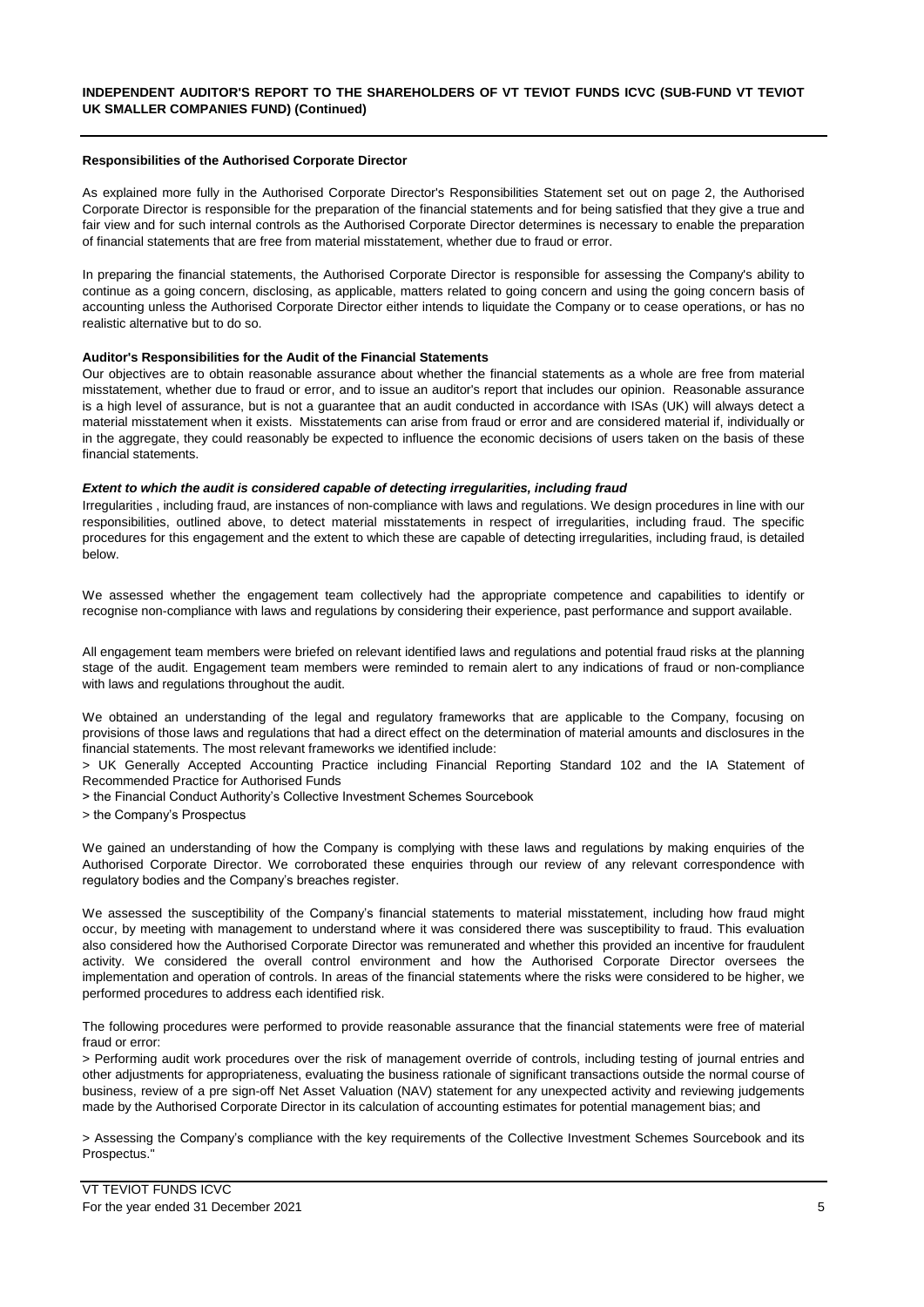### **INDEPENDENT AUDITOR'S REPORT TO THE SHAREHOLDERS OF VT TEVIOT FUNDS ICVC (SUB-FUND VT TEVIOT UK SMALLER COMPANIES FUND) (Continued)**

#### **Auditor's Responsibilities for the Audit of the Financial Statements (continued)**

#### *Extent to which the audit is considered capable of detecting irregularities, including fraud (continued)*

Our audit procedures were designed to respond to the risk of material misstatements in the financial statements, recognising that the risk of not detecting a material risk due to fraud is higher than the risk of not detecting one resulting from error, as fraud may involve intentional concealment, forgery, collusion, omission or misrepresentation. There are inherent limitations in the audit procedures performed and the further removed non-compliance with laws and regulations is from the events and transactions reflected in the financial statements, the less likely we are to become aware of it.

A further description of our responsibilities is available on the Financial Reporting Council's website at: https://www.frc.org.uk/Our-Work/Audit/Audit-and-assurance/Standards-and-guidance/Standards-and-guidance-forauditors/Auditors-responsibilities-for-audit/Description-of-auditors-responsibilities-for-audit.aspx. This description forms part of our auditor's report.

#### **Use of Our Report**

This report is made solely to the Company's shareholders, as a body, in accordance with Rule 4.5.12 of the Collective Investment Schemes sourcebook ("the COLL Rules") issued by the Financial Conduct Authority under the Open-Ended Investment Companies Regulations 2001. Our audit work has been undertaken so that we might state to the Company's shareholders those matters we are required to state to them in an auditor's report and for no other purpose. To the fullest extent permitted by law, we do not accept or assume responsibility to anyone other than the Company and the Company's shareholders as a body, for our audit work, for this report, or for the opinions we have formed.

 $\bigcap$ 

Johnston Carmichael LLP Chartered Accountants Statutory Auditor Elgin

Date 21 March 2022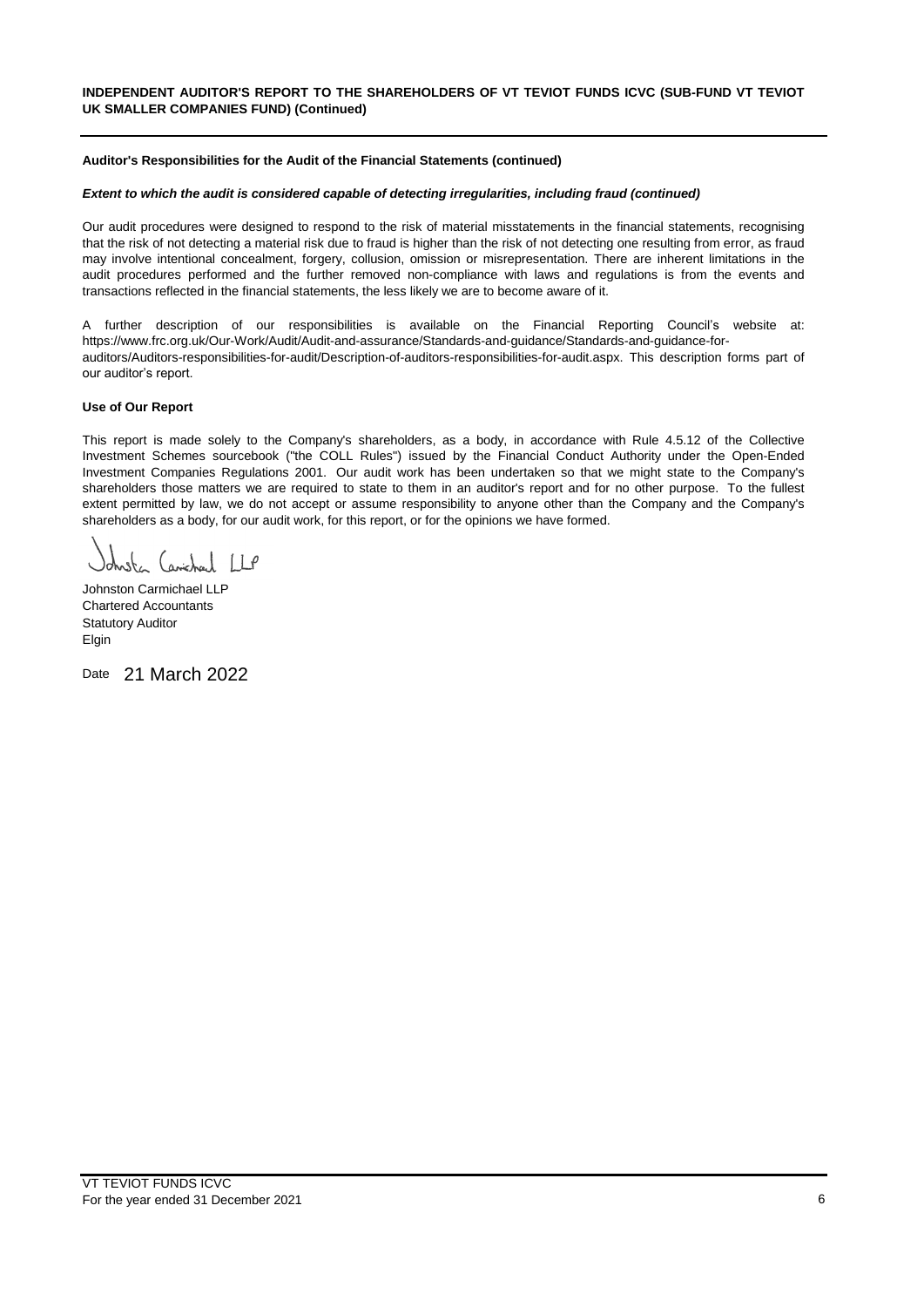## **SUB-FUND OVERVIEW**

| Name of Sub-fund              | VT Teviot UK Smaller Companies Fund                                                                                                                                                                                                                                                                                                                                                                                                                                                                                                                                             |
|-------------------------------|---------------------------------------------------------------------------------------------------------------------------------------------------------------------------------------------------------------------------------------------------------------------------------------------------------------------------------------------------------------------------------------------------------------------------------------------------------------------------------------------------------------------------------------------------------------------------------|
| Size of Sub-fund              | £87,288,179                                                                                                                                                                                                                                                                                                                                                                                                                                                                                                                                                                     |
| Launch date                   | 29 August 2017                                                                                                                                                                                                                                                                                                                                                                                                                                                                                                                                                                  |
| Sub-fund objective and policy | The investment objective of the VT Teviot UK Smaller Companies Fund is to achieve<br>a total return (of growth and income, after fees) greater than the Benchmark Index<br>over the long term. The Benchmark Index is the Numis Smaller Companies Index<br>(including AIM but excluding investment Companies).                                                                                                                                                                                                                                                                  |
|                               | The Sub-fund will seek to achieve its investment objective by investing in a diversified<br>portfolio of companies which shall primarily consist of small UK quoted companies.<br>Small companies are those having a market capitalisation, at the time of purchase,<br>equal to or lower than the largest company in the Numis Smaller Companies Index<br>(including AIM but excluding investment companies).                                                                                                                                                                  |
|                               | The investments held by the Sub-fund will be primarily in companies domiciled,<br>incorporated or having a significant part of their business in the UK.                                                                                                                                                                                                                                                                                                                                                                                                                        |
|                               | The Manager actively manages the portfolio in order to achieve the objective and will<br>not be restricted in respect of investments by industrial sectors.                                                                                                                                                                                                                                                                                                                                                                                                                     |
|                               | In seeking investments the approach will be fundamental in nature: rigorous financial<br>analysis of prospective and existing investments and regular contact with the<br>management of these companies. The emphasis within the portfolio will reflect the<br>desire to invest in companies whose shares represent relatively attractive value within<br>the given stock market context.                                                                                                                                                                                       |
|                               | The Sub-fund's eligible markets, as defined in COLL, include the Official List of the<br>London Stock Exchange plc ("LSE") and the Alternative Investment Market ("AIM") of<br>the LSE. The Sub-fund's base currency is Pounds Sterling.                                                                                                                                                                                                                                                                                                                                        |
|                               | The Sub-fund will not invest in any immovable property or tangible moveable property.                                                                                                                                                                                                                                                                                                                                                                                                                                                                                           |
|                               | In addition to equities, the asset classes in which the Sub-fund may invest includes<br>transferable securities, units in collective investment schemes, money-market<br>instruments, cash and near cash and deposits to the extent permitted for UCITS<br>schemes pursuant to the rules in COLL and in accordance with the Sub-fund's<br>investment powers as set out in the Prospectus.                                                                                                                                                                                       |
|                               | As indicated above, the Sub-fund aims to achieve a total return over the longer term.<br>Nevertheless capital is in fact at risk and there is no guarantee that a total return will<br>be achieved over that specific, or any, time period.                                                                                                                                                                                                                                                                                                                                     |
| <b>Performance Benchmark</b>  | The performance benchmark is the Numis Smaller Companies Index (including AIM<br>but excluding investment companies). The performance of the Sub-fund can be<br>compared against that of the benchmark. This benchmark has been selected as it is<br>considered that this index most closely reflects the investments which the Sub-fund<br>will make (and its risk/return objectives). For the avoidance of doubt, the Investment<br>Manager is not bound or influenced by the index when making its decisions and can<br>make investments that are not included in the index. |
| <b>Derivatives</b>            | The Sub-fund may hold derivatives for efficient portfolio management purposes. It is<br>not intended that the use of derivatives for efficient portfolio management purposes<br>will increase the risk profile of the Sub-fund.                                                                                                                                                                                                                                                                                                                                                 |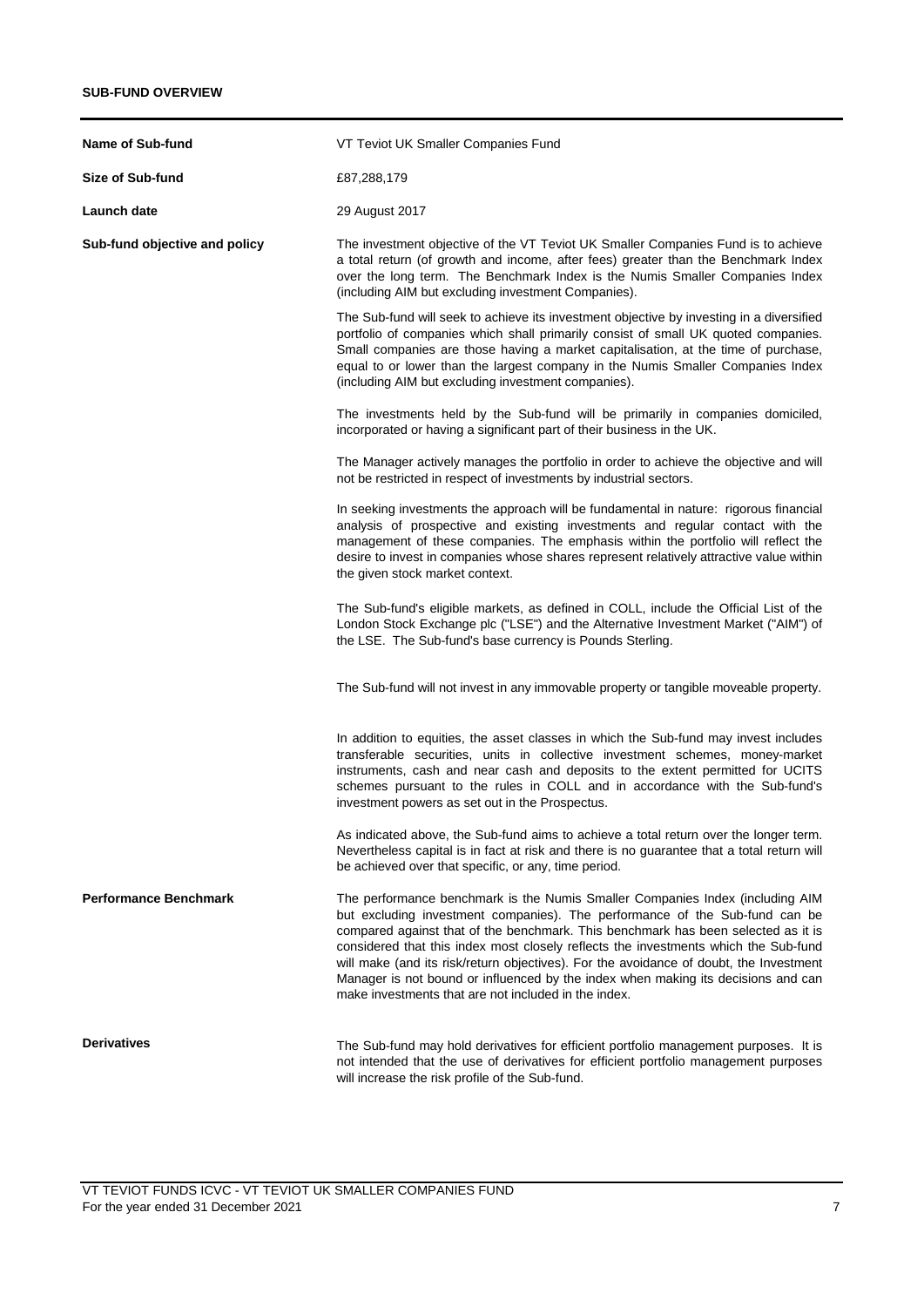## **SUB-FUND OVERVIEW (CONTINUED)**

| <b>Authorised Corporate Director (ACD)</b>              | Valu-Trac Investment Management Limited                                    |
|---------------------------------------------------------|----------------------------------------------------------------------------|
| <b>Ex-distribution dates</b>                            | 30 June, 31 December                                                       |
| <b>Distribution dates</b>                               | 31 August, 28 February                                                     |
| <b>Individual Savings Account (ISA)</b>                 | The Company is a qualifying investment for inclusion in an ISA.            |
| <b>Minimum investment</b><br>Lump sum subscription:     | Net Accumulation/Income = $£1,000$<br>Gross Accumulation/Income = $£1,000$ |
| Top-up:                                                 | Net Accumulation/Income = $£500$<br>Gross Accumulation/Income = $£500$     |
| Holding:                                                | Net Accumulation/Income = $£500$<br>Gross Accumulation/Income = $£500$     |
| Redemption:                                             | £500 (provided minimum holding is maintained)                              |
| Switching:                                              | £500 (provided minimum holding is maintained)                              |
| The ACD may waive the minimum levels at its discretion. |                                                                            |
| Initial, redemption and switching charges               | Nil                                                                        |
| Annual management charges                               |                                                                            |
| The annual management charges are:                      | £30,000 per annum plus                                                     |

Net Accumulation/Income = 0.75% Gross Accumulation/Income = 0.75%

The above percentages being percentages of the net asset value of the Fund attributable to the relevant class (plus VAT if applicable).

The fixed element of the fee shall rise annually in line with the rate of inflation (calculated in accordance with the Consumer Price Index) on 1 July each year from 1 July 2018. In the event of negative inflation the fixed element of the fee shall remain unchanged.

#### **Investment Restrictions**

The Sub-fund may not invest more than 10% of its value in other collective investment schemes and may not invest in other Subfunds of the Company.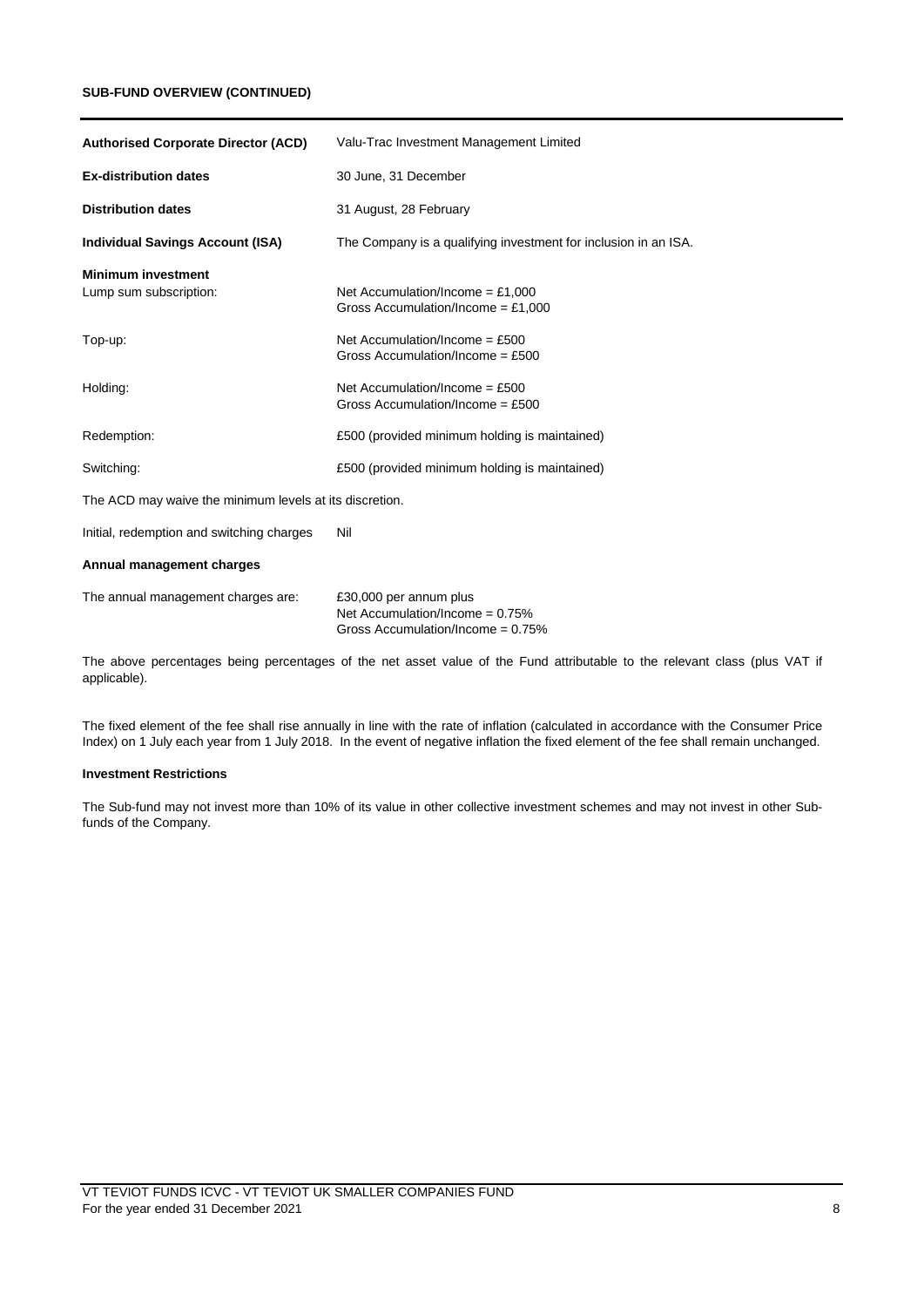### **INVESTMENT MANAGER'S REVIEW**

2021 started with a strong tailwind, buoyed by Covid-19 vaccine progress at the back end of 2020. The prospects for recovery in 2021 seemed good as investors looked forward to some sort of return to normality. Stocks and sectors, that for the most part of 2020 had been shunned as "Covid-losers", witnessed a sharp return to favour and conversely some of the "Covidbeneficiaries" began to lag. By extension, the 'value' style performed strongly as the prospects improved. The first half of 2021 was specifically about 'recovery', a component of the 'value' style.

Economic recovery was accompanied by a return of dividends and increased M&A activity. Rising bond yields also pointed to recovery and policymakers had to balance stunting the recovery by withdrawing stimulus too early versus the risk of stimulating inflation. The prospect of economic stimulus withdrawal was always on the horizon.

Investors increasingly gained confidence in the trajectory of the economic recovery as vaccination rates rose and infection rates did not. The UK Budget in March focused on maintaining the recovery paid for by record borrowing. The easing of lockdown restrictions released pent up demand and held the promise of a route back to normality. Of course, the first half of the year coincided with a period where comparatives were particularly favourable (the first half of 2020 saw most economies in hibernation). This effect began to fade as we moved into the second half of the year.

The first half of 2021 was characterised by 'recovery'. The Fund returned +24.9% \*, compared to the Numis Smaller Companies Index (excluding Investment Companies, including AIM) total return of +16.4%. The resurgence of the 'value' style was undoubtedly linked to the prospects of recovery and provided a tailwind over the first half.

The second half of 2021 saw more equity issuance which absorbed some cash, which will partly account for the consolidation in the level of Market. The Fund returned +3.3% \* in the second half, compared to the same benchmark Numis index total return of +3.1%. Recovery began to be questioned as inflation started to appear, and Markets were forced to consider a likely policy response. The 'value' style turned to negative and into a headwind during the second half. The rapid recovery of the economy exposed some pinch points where there were clear signs of inflation and investors had to grapple with the conflicting dynamics of improving demand, set against supply constraints and rising covid infections brought about by first the Delta variant and then Omicron. Cost inflation became evident and supply chains were struggling to cope. The dramatic rise in the wholesale price of gas was a noteworthy event, and one which the Fund was able to benefit from (Serica Energy, Drax, Telecom Plus). In October Markets started to price-in an interest rate rise; this reversed in November when Omicron emerged; but was confirmed in December when the UK Monetary Policy Committee voted to raise base rates to 0.25% (from 0.1%), and the US Federal Reserve signalled a similar intent for 2022. Container prices accelerated yet further in the run-up to Christmas, creating havoc for retailers and their supply chains. Omicron infections rose rapidly at the year end, but it became clear that severity was more becalmed, possibly offering a path back to some degree of normality.

#### **Portfolio Contributors**

The largest contributor to relative returns in 2021 was Future, driven by substantial upgrades throughout the year. It is a platform business which benefits materially from increased volume, both strong organic audience growth and also highly accretive M&A deals. In addition, it continues to navigate well through an ever-changing media landscape. Serica Energy also performed strongly. It is one of the UK's largest gas producers and its profits improved materially with the significant rise in natural gas prices. The largest detractor for the year was IG Design. It was heavily impacted by elevated freight rates during the critical run-up to Christmas, which was only partially offset by pricing increases. This served to materially reduce profit expectations for the current year. Studio Retail reported strong First Half Results, but also suffered supply chain challenges in Q3, which added cost and gross margin pressure that was only partially offset by pricing adjustments.

\*VT Teviot UK Smaller Companies Fund, Net Accumulation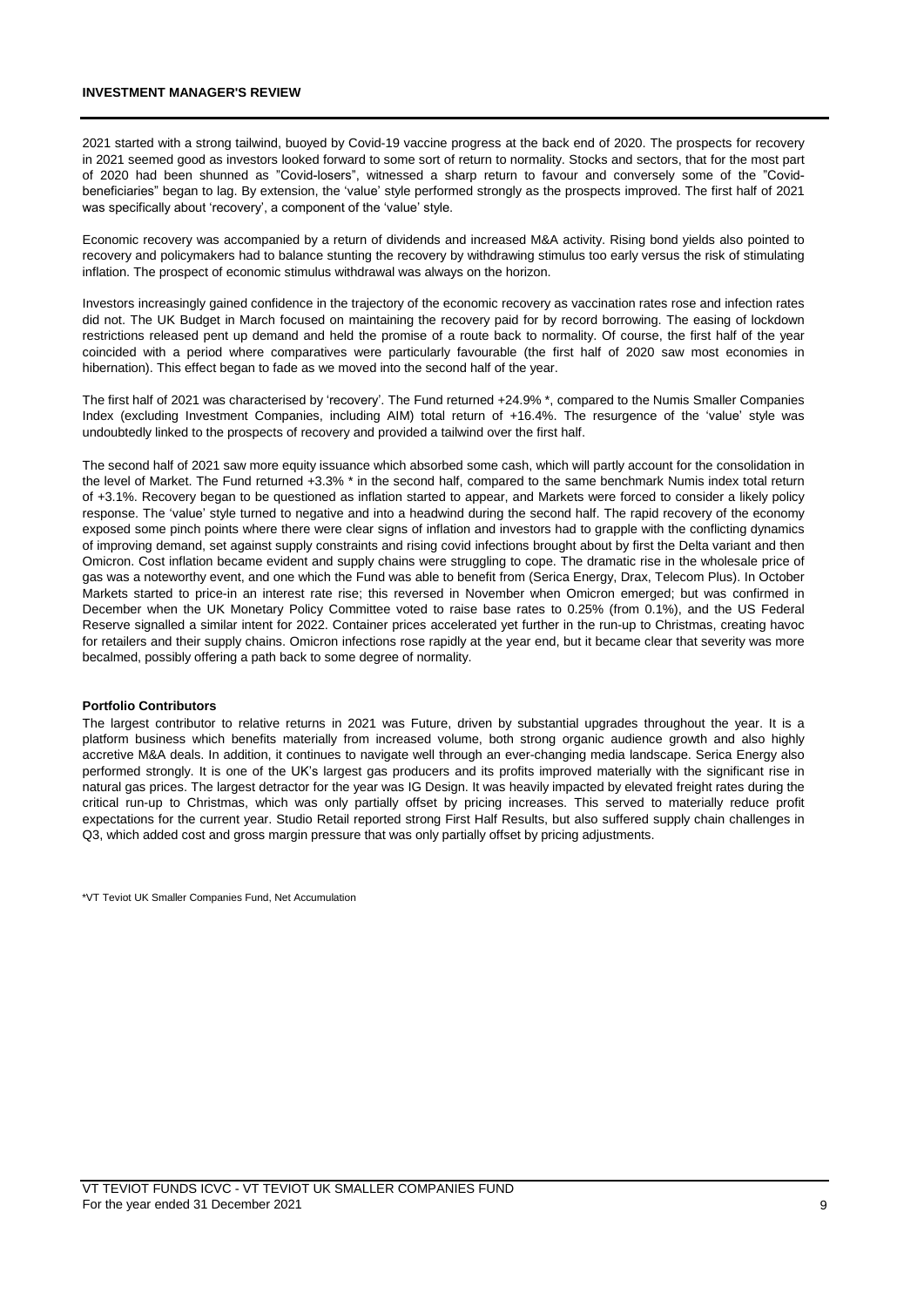#### **INVESTMENT MANAGER'S REVIEW (CONTIUNED)**

#### **Corporate Activity**

The IPO market was active in the second half, having been severely curtailed since the pandemic first impacted. IPOs in the benchmark Numis Index during 2021 totalled 93 compared to 41 in 2020. This reflected a recovery in Markets, and undoubtedly served to absorb cash and consolidate the level of Market in the second half of the year. Secondary raisings also served to strengthen balance sheets to take advantage of the recovery and the opportunity to buy companies while profits were depressed. Index companies acquired during the year were flat at 39 (38 in 2020), although the Fund benefited from several: Scapa, Augean, Sigma Capital, U and I Group, and Vivo Energy. It also benefited from initial approaches for Spire Healthcare and Playtech, although formal takeovers were not concluded.

The Fund celebrated its fourth anniversary in 2021, and it was pleasing to report a doubling in the value of the accumulation units. The investment manager, Teviot Partners, celebrated its fifth anniversary and after 5 years of stellar service Andy Bamford decided to leave the business in January 2022 as part of an orderly succession, whereupon Dan Vaughan succeeded him as partner. The Fund, and all at Teviot Partners, would like to thank Andy for all his hard work and experience in getting Teviot Partners to the strong place it sits at today.

The Fund's full year distribution to December 2021 is 2.2142p per share (Net Income). At the time of writing, this includes a provisional element for the period from June to December.

For 2022 investors will have to balance several factors. The impact of Covid on consumption and on travel will be key, and whether Omicron does indeed serve as the catalyst for a return to pre-pandemic lifestyles. Consumption could be strong (as high savings rates unwind), the job market is booming, corporate investment is likely to pick up and the outlook for government spending is positive. The central bank response could serve to curb growth and consumer demand, albeit it is not the intention of central bankers to choke off demand too severely. Consensus real UK GDP growth for 2022 is forecast to be well above trend still – this tends to favour small cap companies, which generally benefit more from rising domestic demand. UK equities appear cheap relative to global equities. However, supply chain bottlenecks, labour shortages and higher inflation have led to debates regarding the degree of growth we can expect. We might reasonably expect small caps to return to favour once supply chain issues are resolved and energy inflation starts to decline.

There has been some recent rotation in global equity markets away from high-growth-orientated companies due to increased concerns about higher interest rates. Rising interest rates imply higher discount rates for future cash flows. Consequently, elevated asset valuations whose present values depend on long duration returns have been pressured. Many commentators now expect 'value' stocks to outperform 'growth' in 2022. If so, the Fund should be favourably exposed.

In an ever-changing world, the Fund's liquidity continues to benefit, enabling us to execute on our intentions where many others cannot. The portfolio can reflect the world we see today, whereas many other portfolios reflect the world as was.

Teviot Partners LLP Investment Manager to the Fund 11 February 2022

\*VT Teviot UK Smaller Companies Fund, Net Accumulation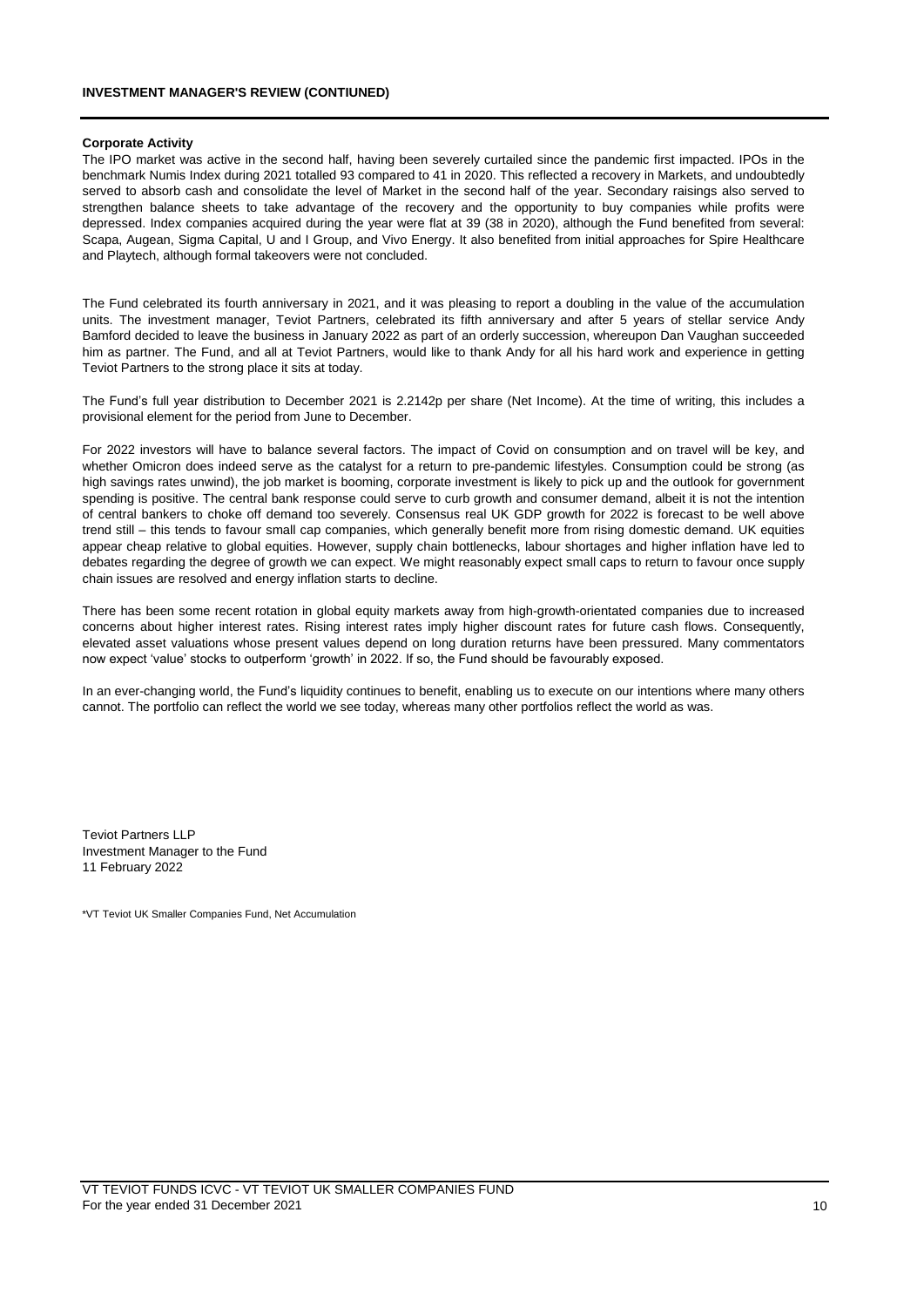### **PERFORMANCE RECORD**

| Year ended<br>Year ended<br>Year ended<br>31 December 2021<br>31 December 2020<br>31 December 2019<br><b>Net Accumulation</b><br>GBp<br>Changes in net assets per unit<br>GBp<br>154.4885<br>146.0709<br>109.3610<br>Opening net asset value per unit<br>46.4207<br>9.7118<br>Return before operating charges<br>37.8083<br>Operating charges (note 1)<br>(1.4688)<br>(1.2942)<br>(1.0984)<br>Return after operating charges *<br>44.9519<br>8.4176<br>36.7099 |     |
|----------------------------------------------------------------------------------------------------------------------------------------------------------------------------------------------------------------------------------------------------------------------------------------------------------------------------------------------------------------------------------------------------------------------------------------------------------------|-----|
|                                                                                                                                                                                                                                                                                                                                                                                                                                                                |     |
|                                                                                                                                                                                                                                                                                                                                                                                                                                                                | GBp |
|                                                                                                                                                                                                                                                                                                                                                                                                                                                                |     |
|                                                                                                                                                                                                                                                                                                                                                                                                                                                                |     |
|                                                                                                                                                                                                                                                                                                                                                                                                                                                                |     |
|                                                                                                                                                                                                                                                                                                                                                                                                                                                                |     |
| Closing net asset value per unit<br>199.4404<br>154.4885<br>146.0709                                                                                                                                                                                                                                                                                                                                                                                           |     |
| 2.3514<br>0.7946<br>3.1025<br>Retained distributions on accumulated units                                                                                                                                                                                                                                                                                                                                                                                      |     |
| *after direct transactions costs of:<br>0.5840<br>0.5711<br>0.6641                                                                                                                                                                                                                                                                                                                                                                                             |     |
| Performance                                                                                                                                                                                                                                                                                                                                                                                                                                                    |     |
| Return after charges<br>29.10%<br>5.76%<br>33.57%                                                                                                                                                                                                                                                                                                                                                                                                              |     |
| Other information                                                                                                                                                                                                                                                                                                                                                                                                                                              |     |
| Closing net asset value<br>£42,981,132<br>£35,744,689<br>£20,755,510                                                                                                                                                                                                                                                                                                                                                                                           |     |
| Closing number of units<br>14,209,242<br>21,550,869<br>23,137,446                                                                                                                                                                                                                                                                                                                                                                                              |     |
| Operating charges (note 2)<br>0.83%<br>0.86%<br>0.86%                                                                                                                                                                                                                                                                                                                                                                                                          |     |
| Direct transaction costs<br>0.33%<br>0.38%<br>0.52%                                                                                                                                                                                                                                                                                                                                                                                                            |     |
| Prices                                                                                                                                                                                                                                                                                                                                                                                                                                                         |     |
| 206.1110<br>154.8245<br>146.0700<br>Highest unit price                                                                                                                                                                                                                                                                                                                                                                                                         |     |
| 83.9276<br>109.3600<br>Lowest unit price<br>154.2892                                                                                                                                                                                                                                                                                                                                                                                                           |     |
|                                                                                                                                                                                                                                                                                                                                                                                                                                                                |     |

|                                      | Year ended       | Year ended       | Year ended       |
|--------------------------------------|------------------|------------------|------------------|
| <b>Net Income</b>                    | 31 December 2021 | 31 December 2020 | 31 December 2019 |
| Changes in net assets per unit       | GBp              | GBp              | GBp              |
| Opening net asset value per unit     | 145.9027         | 138.8073         | 106.4033         |
| Return before operating charges      | 43.5662          | 9.0727           | 36.4582          |
| Operating charges (note 1)           | (1.3769)         | (1.2260)         | (1.0544)         |
| Return after operating charges *     | 42.1893          | 7.8467           | 35.4038          |
| Distribution on income units         | (2.2142)         | (0.7513)         | (2.9998)         |
| Closing net asset value per unit     | 185.8778         | 145.9027         | 138.8073         |
| *after direct transactions costs of: | 0.5474           | 0.5409           | 0.6375           |
| Performance                          |                  |                  |                  |
| Return after charges                 | 28.92%           | 5.65%            | 33.27%           |
| Other information                    |                  |                  |                  |
| Closing net asset value              | £44,932,481      | £56,173,071      | £58,176,848      |
| Closing number of units              | 24,173,130       | 38,500,371       | 41,911,940       |
| Operating charges (note 2)           | 0.83%            | 0.86%            | 0.86%            |
| Direct transaction costs             | 0.33%            | 0.38%            | 0.52%            |
| Prices                               |                  |                  |                  |
| Highest unit price                   | 193.4210         | 146.5530         | 139.8900         |
| Lowest unit price                    | 145.7145         | 79.7562          | 106.4000         |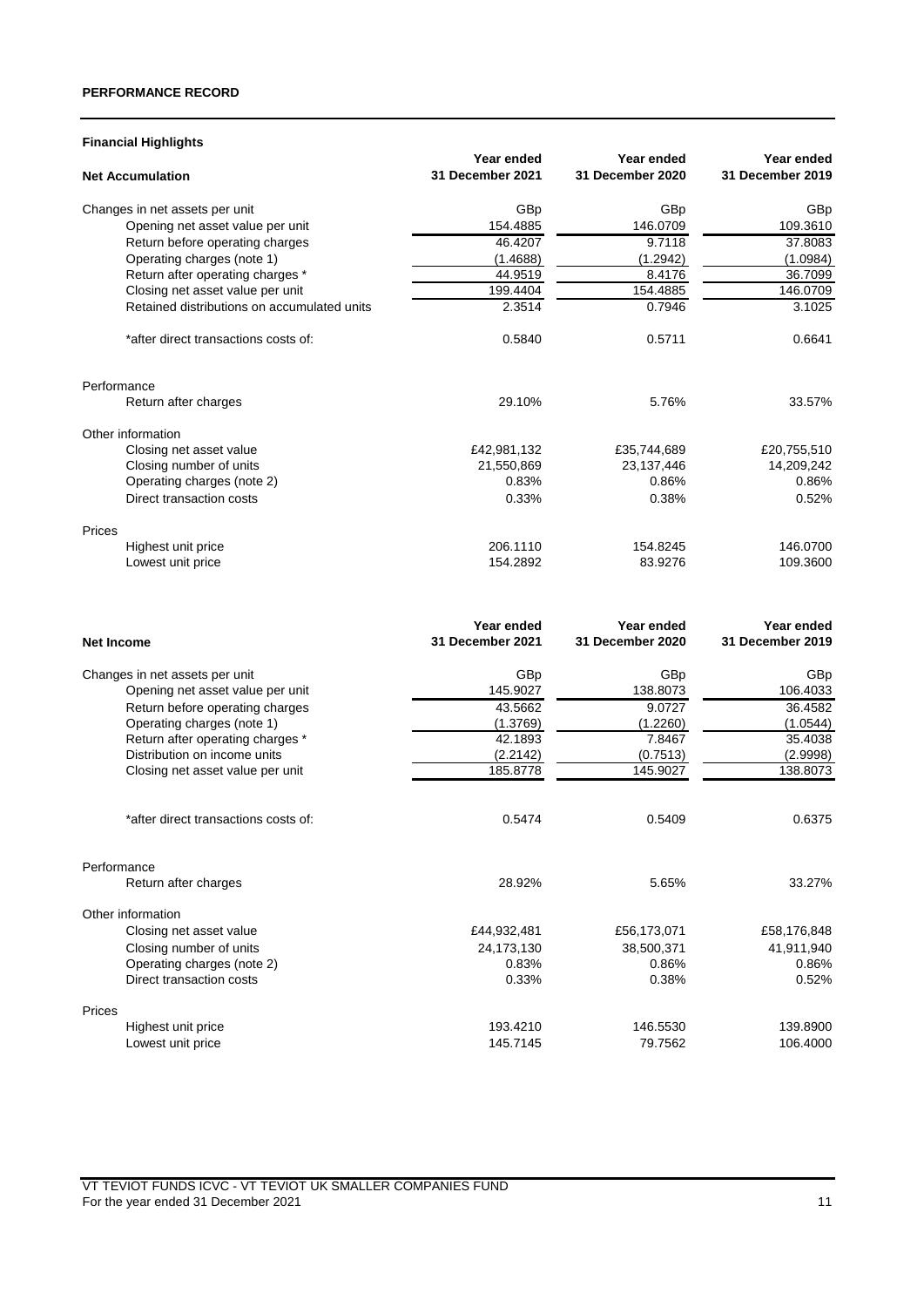#### **Financial Highlights (Continued)**

1. The operating charges per unit figure is calculated by applying the operating charges percentage to the average net asset valuation per share throughout the period.

2. The operating charges percentage is based on the expenses incurred during the period annualised, as a proportion of the average net asset value of the sub-Sub-fund.

#### **Risk Profile**

Based on past data, the Sub-fund is ranked a '6' on the synthetic risk and reward indicator scale (of 1 to 7) as described fully in the Key Investor Information Document. The Sub-fund is ranked 6 because monthly historical performance data indicates that significant rises and falls in market prices would have occurred historically.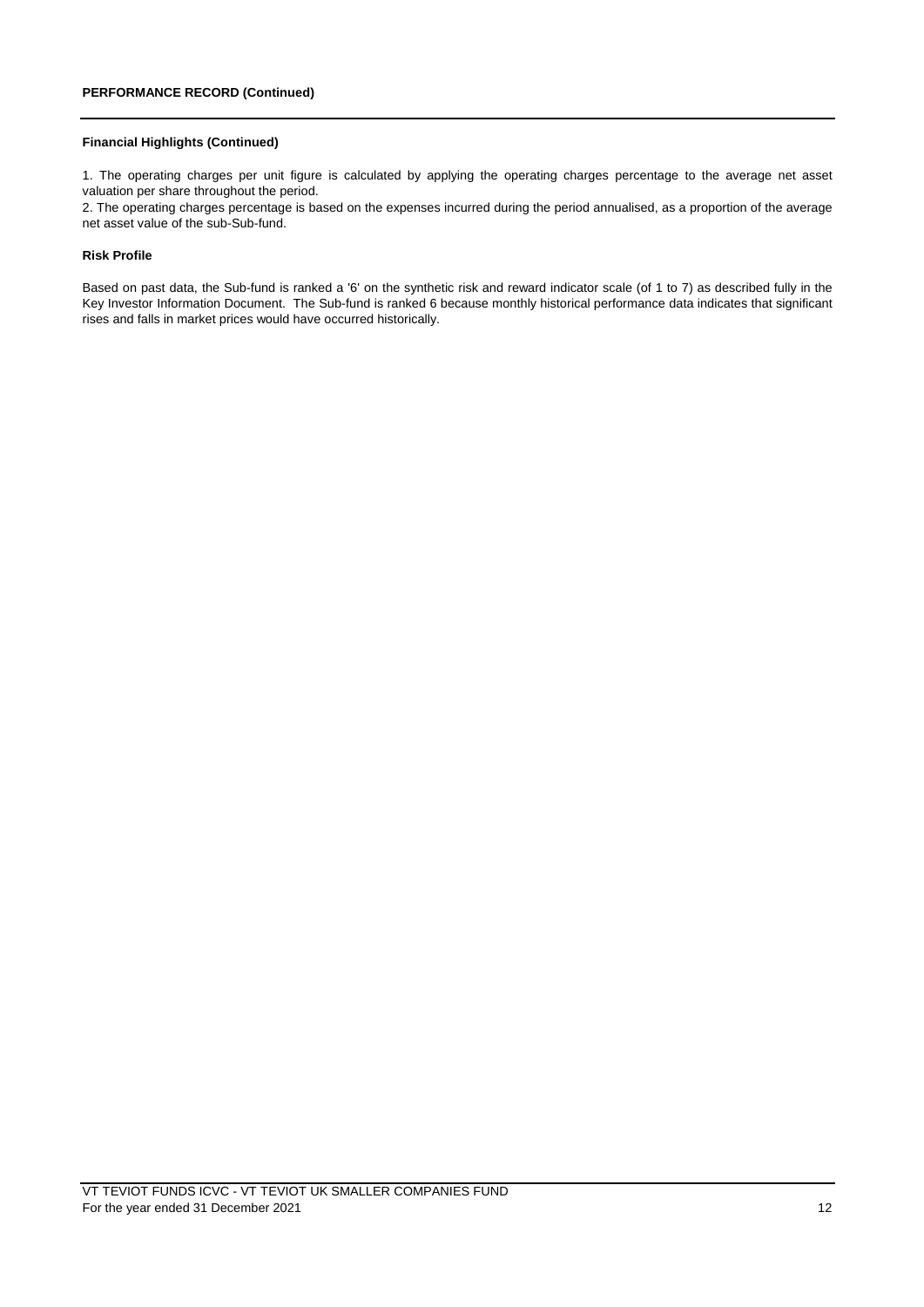## **PORTFOLIO SUMMARY**

| As at 31 December 2021                                 |                      | <b>Market</b><br>Value  | <b>Total Net</b><br>Asset | Index $1$ |
|--------------------------------------------------------|----------------------|-------------------------|---------------------------|-----------|
| Investment                                             | <b>Holding</b>       | £                       | %                         | %         |
| Total Equities (31.12.2020: 96.92%)                    |                      | 86,424,792              | 99.02%                    | 100.00%   |
|                                                        |                      |                         |                           |           |
| Oil & Gas Producers (31.12.2020: 3.79%)                |                      | 6,411,146               | 7.39%                     | 3.98%     |
| Cairn Energy                                           | 769,966              | 1,437,142               | 1.66%                     |           |
| Energean                                               | 151,612              | 1,298,178               | 1.50%                     |           |
| Gulf Keystone Petroleum                                | 585,819              | 1,050,959               | 1.21%                     |           |
| Serica Energy                                          | 732,163              | 1,737,057               | 2.00%                     |           |
| Vivo Energy                                            | 673,093              | 887,810                 | 1.02%                     |           |
| Chemicals (31.12.2020: 1.16%)                          |                      | 932,247                 | 1.07%                     | 0.89%     |
| Zotefoams                                              | 228,492              | 932,247                 | 1.07%                     |           |
|                                                        |                      |                         | 3.61%                     |           |
| Mining (31.12.2020: 2.93%)<br>Anglo Pacific Group      | 539,335              | 3,159,932<br>728,642    | 0.83%                     | 4.02%     |
|                                                        |                      |                         |                           |           |
| Atalaya Mining                                         | 344,313              | 1,416,848               | 1.62%                     |           |
| <b>Central Asia Metals</b>                             | 295,261              | 748,487                 | 0.86%                     |           |
| Gem Diamonds                                           | 549,493              | 265,955                 | 0.30%                     |           |
| Construction & Materials (31.12.2020: 5.58%)           |                      | 4,631,765               | 5.31%                     | 5.12%     |
| <b>Alumasc Group</b>                                   | 272,118              | 643.559                 | 0.74%                     |           |
| Costain Group                                          | 1,171,552            | 622,094                 | 0.71%                     |           |
| <b>Countryside Properties</b>                          | 139,215              | 628,973                 | 0.72%                     |           |
| <b>Keller Group</b>                                    | 143,389              | 1,411,665               | 1.62%                     |           |
| Norcros                                                | 418,791              | 1,325,474               | 1.52%                     |           |
|                                                        |                      |                         |                           |           |
| Aerospace & Defense (31.12.2020 : 0.82%)               |                      | 703,080                 | 0.81%                     | 2.42%     |
| Avon Protection                                        | 62,000               | 703,080                 | 0.81%                     |           |
| General Industrials (31.12.2020: 1.18%)                |                      | 1,056,362               | 1.21%                     | 0.70%     |
| Macfarlane Group                                       | 797,254              | 1,056,362               | 1.21%                     |           |
|                                                        |                      |                         |                           |           |
| Electronic & Electrical Equipment (31.12.2020 : 1.21%) |                      | 738,445                 | 0.85%                     | 3.22%     |
| <b>TT Electronics</b>                                  | 292,164              | 738,445                 | 0.85%                     |           |
| Industrial Engineering (31.12.2020: 3.46%)             |                      | 4,103,348               | 4.70%                     | 2.24%     |
| James Fisher and Sons                                  | 126,500              | 472,794                 | 0.54%                     |           |
| Pressure Technologies                                  | 425,000              | 286,875                 | 0.33%                     |           |
| Severfield                                             | 1,422,771            | 974,598                 | 1.12%                     |           |
| Trifast                                                | 1,098,714            | 1,771,676               | 2.03%                     |           |
| Vitec Group                                            | 40,709               | 597,405                 | 0.68%                     |           |
| Industrial Transportation (31.12.2020: 1.55%)          |                      | 1,008,321               | 1.16%                     | 1.25%     |
| <b>Braemar Shipping Services</b>                       | 123,780              | 336,063                 |                           |           |
| Ocean Wilsons Holdings                                 | 72,092               | 672,258                 | 0.39%<br>0.77%            |           |
|                                                        |                      |                         |                           |           |
| Support Services (31.12.2020: 16.43%)<br>De La Rue     |                      | 13,616,230<br>2,228,027 | 15.58%<br>2.55%           | 10.96%    |
| <b>Driver Group</b>                                    | 1,414,620<br>743,050 | 367,810                 | 0.42%                     |           |
|                                                        |                      |                         |                           |           |
| Hargreaves Services                                    | 208,361              | 856,364                 | 0.98%                     |           |
| <b>Mears Group</b>                                     | 789,349              | 1,485,949               | 1.70%                     |           |
| Renewi                                                 | 259,391              | 1,946,729               | 2.23%                     |           |
| Ricardo                                                | 259,745              | 1,187,035               | 1.36%                     |           |
| RPS Group                                              | 896,858              | 1,104,032               | 1.26%                     |           |
| Science Group                                          | 159,627              | 718,322                 | 0.82%                     |           |
| SThree                                                 | 257,317              | 1,198,454               | 1.37%                     |           |
| Sureserve Group                                        | 849,207              | 806,747                 | 0.92%                     |           |
| <b>Staffline Group</b>                                 | 2,746,817            | 1,716,761               | 1.97%                     |           |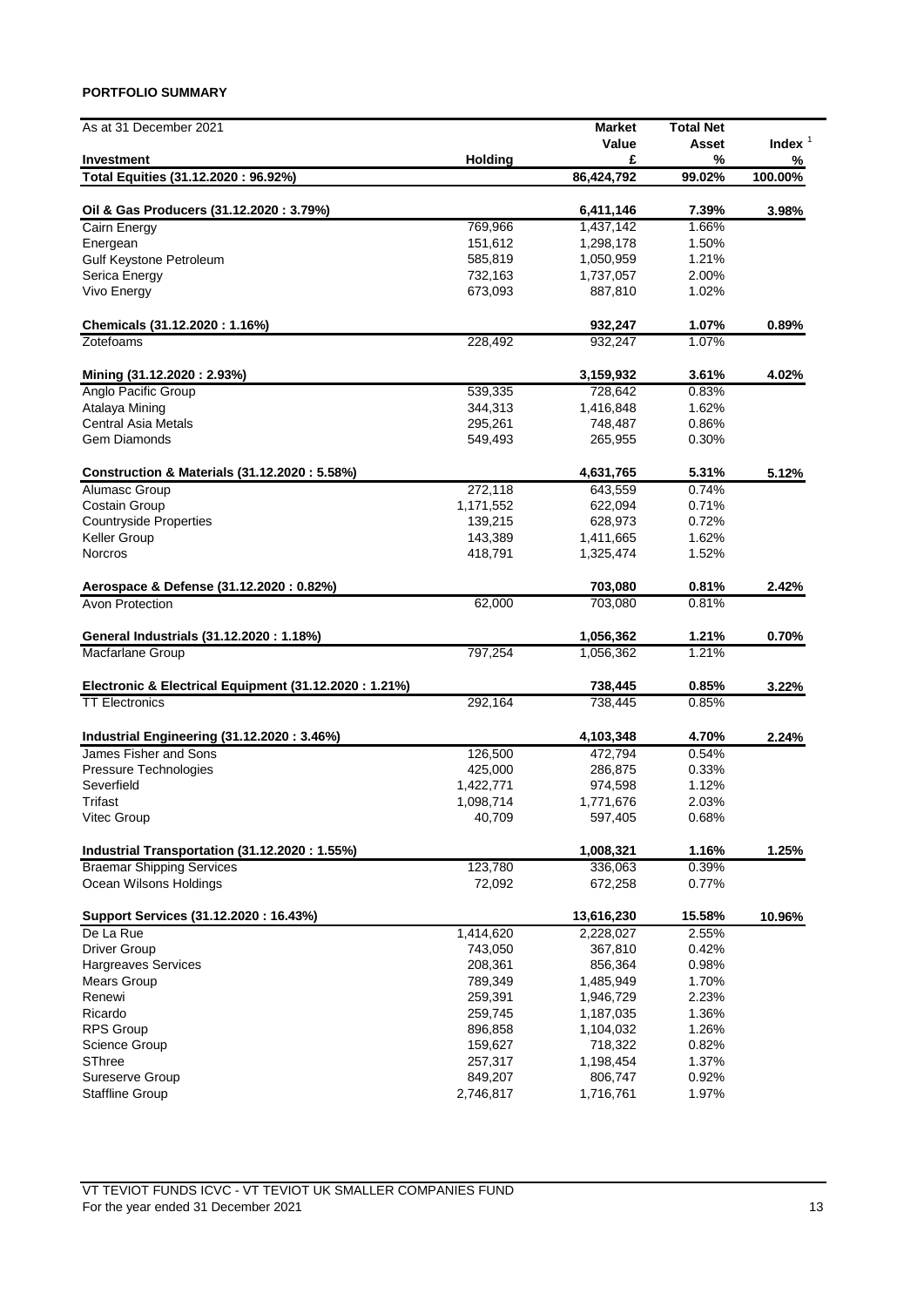## **PORTFOLIO SUMMARY (continued)**

| As at 31 December 2021                                  |                | <b>Market</b> | <b>Total Net</b> |           |
|---------------------------------------------------------|----------------|---------------|------------------|-----------|
|                                                         |                | Value         | Asset            | Index $1$ |
| Investment                                              | <b>Holding</b> | £             | %                | %         |
| Food Producers (31.12.2020: 1.78%)                      |                | 2,274,331     | 2.60%            | 2.47%     |
| Devro                                                   | 336,373        | 684,519       | 0.78%            |           |
| M P Evans Group                                         | 18,955         | 157,706       | 0.18%            |           |
| McColls Retail Group                                    | 3,173,000      | 367,275       | 0.42%            |           |
| <b>Premier Foods</b>                                    | 955,863        | 1,064,831     | 1.22%            |           |
| Household Goods & Home Construction (31.12.2020: 5.80%) |                | 4,496,343     | 5.15%            | 2.01%     |
| Headlam Group                                           | 306,313        | 1.292.641     | 1.48%            |           |
| IG Design Group                                         | 340,457        | 871,570       | 1.00%            |           |
| Inspecs Group                                           | 146,858        | 543,375       | 0.62%            |           |
| <b>UP Global Sourcing Holdings</b>                      | 227,189        | 453,810       | 0.52%            |           |
| <b>Watkin Jones</b>                                     | 232,540        | 613,906       | 0.70%            |           |
| <b>Wickes Group</b>                                     | 303,852        | 721,041       | 0.83%            |           |
| Leisure Goods (31.12.2020: 0.34%)                       |                |               | 0.00%            | 1.62%     |
|                                                         |                |               |                  |           |
| Health Care Equipment & Services (31.12.2020: 2.22%)    |                |               | 0.00%            | 2.40%     |
|                                                         |                |               |                  |           |
| Pharmaceuticals & Biotechnology (31.12.2020: 1.97%)     |                | 3,162,734     | 3.63%            | 4.70%     |
| <b>Allergy Therapeutics</b>                             | 2,008,106      | 652,634       | 0.75%            |           |
| <b>ECO Animal Health Group</b>                          | 402,450        | 643,920       | 0.74%            |           |
| Indivior                                                | 727,272        | 1,866,180     | 2.14%            |           |
| General Retailers (31.12.2020: 7.84%)                   |                | 5,941,103     | 6.81%            | 3.96%     |
| Card Factory                                            | 726,409        | 431,487       | 0.49%            |           |
| Dignity                                                 | 66,850         | 398,092       | 0.46%            |           |
| Joules Group                                            | 260,711        | 376,727       | 0.43%            |           |
| <b>Kitwave Group</b>                                    | 582,514        | 835,908       | 0.96%            |           |
| Studio Retail Group                                     | 612,400        | 1,005,867     | 1.15%            |           |
| Lookers                                                 | 1,674,978      | 1,082,036     | 1.24%            |           |
| Mothercare                                              | 4,675,182      | 903,479       | 1.04%            |           |
| Xaar                                                    | 501,662        | 907,507       | 1.04%            |           |
| Media (31.12.2020: 4.74%)                               |                | 4,196,149     | 4.80%            | 3.31%     |
| Ebiquity                                                | 650,103        | 325,052       | 0.37%            |           |
| Future                                                  | 39,461         | 1,512,146     | 1.73%            |           |
| STV Group                                               | 296,798        | 1,016,533     | 1.16%            |           |
| <b>ULS Technology</b>                                   | 322,118        | 260,271       | 0.30%            |           |
| Wilmington                                              | 503,324        | 1,082,147     | 1.24%            |           |
| Travel & Leisure (31.12.2020 : 6.77%)                   |                | 5,032,320     | 5.75%            | 6.76%     |
| Go-Ahead Group                                          | 136,400        | 905,014       | 1.04%            |           |
| <b>GYM Group</b>                                        | 85,464         | 221,779       | 0.25%            |           |
| Jet <sub>2</sub>                                        | 94,790         | 1,042,216     | 1.19%            |           |
| Marstons                                                | 1,053,814      | 805,641       | 0.92%            |           |
| Playtech                                                | 165,000        | 1,216,875     | 1.39%            |           |
| Saga                                                    | 139,455        | 392,147       | 0.45%            |           |
| <b>XP Factory</b>                                       | 1,470,976      | 448,648       | 0.51%            |           |
|                                                         |                |               |                  |           |
| Electricity (31.12.2020: 2.91%)                         |                | 3,003,127     | 3.44%            | 1.84%     |
| Drax Group                                              | 490,707        | 3,003,127     | 3.44%            |           |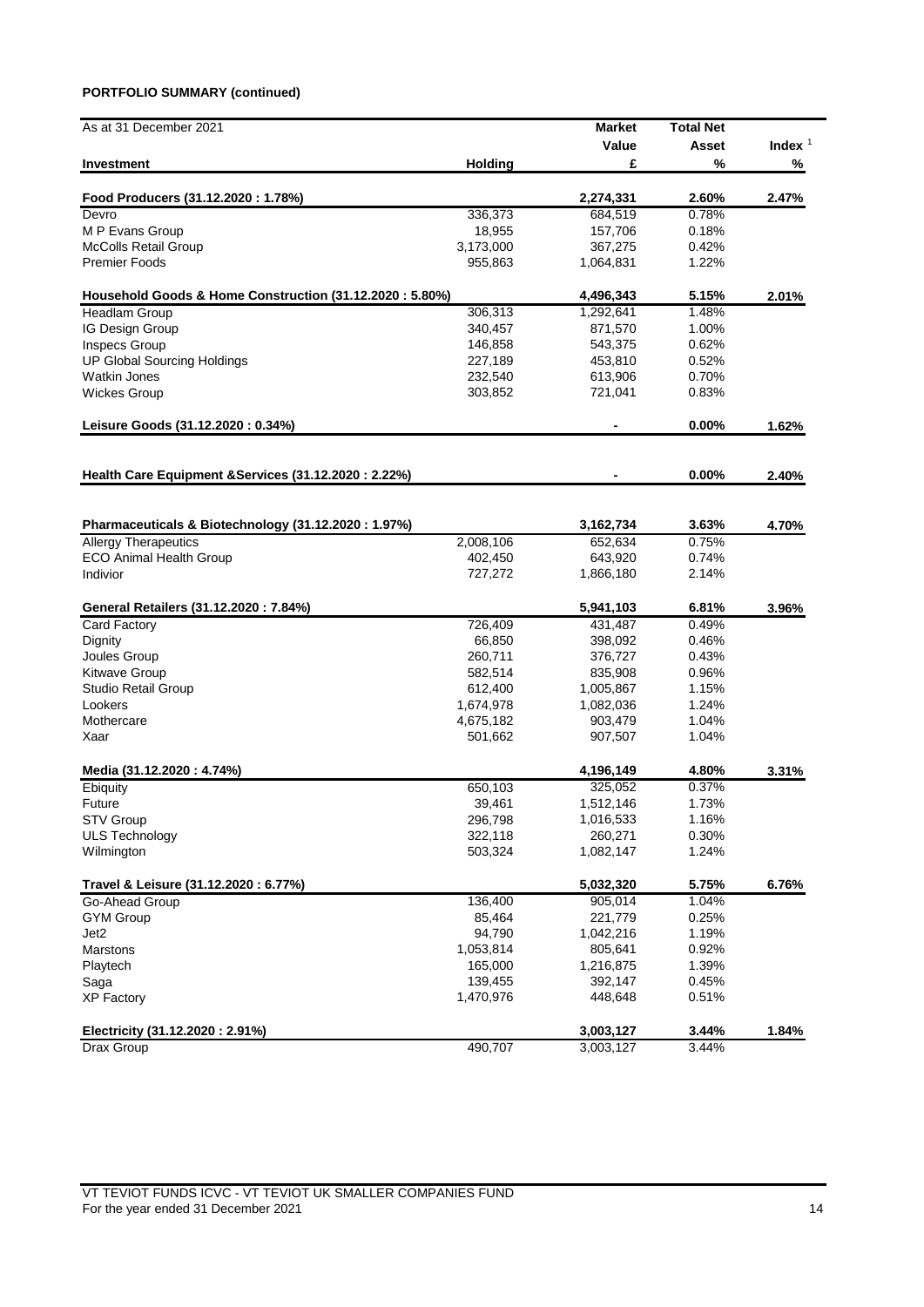## **PORTFOLIO SUMMARY (Continued)**

| As at 31 December 2021                                 |                | <b>Market</b> | <b>Total Net</b> |           |
|--------------------------------------------------------|----------------|---------------|------------------|-----------|
|                                                        |                | Value         | <b>Asset</b>     | Index $1$ |
| Investment                                             | <b>Holding</b> | £             | %                | %         |
| Software & Computer Services (31.12.2020: 5.43%)       |                | 4,761,864     | 5.45%            | 7.22%     |
| Aptitude Software Group                                | 177,660        | 1,035,758     | 1.19%            |           |
| <b>EMIS Group</b>                                      | 88,624         | 1,199,969     | 1.37%            |           |
| IQGeo Group                                            | 531,090        | 685,106       | 0.78%            |           |
| RM                                                     | 272,702        | 541,995       | 0.62%            |           |
| Tracsis                                                | 21,171         | 208,534       | 0.24%            |           |
| <b>Tribal Group</b>                                    | 1,077,039      | 1,090,502     | 1.25%            |           |
| Technology Hardware & Equipment (31.12.2020: 2.56%)    |                | 2,108,471     | 2.42%            | 1.10%     |
| Aferian                                                | 252,392        | 401,303       | 0.46%            |           |
| Fonix Mobile                                           | 770,378        | 1,282,679     | 1.47%            |           |
| Vianet Group                                           | 517,669        | 424,489       | 0.49%            |           |
| Nonlife Insurance (31.12.2020: 3.42%)                  |                | 1,676,198     | 1.92%            | 0.68%     |
| Randall & Quilter Investment Holdings                  | 387,797        | 672,828       | 0.77%            |           |
| Sabre Insurance Group                                  | 555,576        | 1,003,370     | 1.15%            |           |
| Real Estate Investment & Services (31.12.2020 : 2.98%) |                | 2,416,794     | 2.77%            | 3.76%     |
| <b>Belvoir Lettings</b>                                | 322,776        | 845,673       | 0.97%            |           |
| Countrywide                                            | 205,000        | 444,338       | 0.51%            |           |
| <b>LSL Property Services</b>                           | 272,499        | 1,126,783     | 1.29%            |           |
| Financial Services (31.12.2020: 8.81%)                 |                | 5,697,784     | 6.52%            | 10.88%    |
| Distribution Finance Capital Holdings                  | 1,037,752      | 508,498       | 0.58%            |           |
| Morses Club                                            | 1,334,867      | 776,893       | 0.89%            |           |
| <b>OSB Group</b>                                       | 265,700        | 1,473,307     | 1.69%            |           |
| Peel Hunt Limited                                      | 326,725        | 656,717       | 0.75%            |           |
| <b>TP ICAP</b>                                         | 750,022        | 1,152,933     | 1.32%            |           |
| <b>Rathbone Brothers</b>                               | 56,870         | 1,129,436     | 1.29%            |           |
| Beverages (31.12.2020: 0.00%)                          |                | 1,381,837     | 1.58%            | 0.78%     |
| C&C Group                                              | 593,318        | 1,381,837     | 1.58%            |           |
| Forestry and Paper (31.12.2020: 0.00%)                 |                | 251,558       | 0.29%            | 0.08%     |
| James Cropper                                          | 19,203         | 251,558       | 0.29%            |           |
| Banks (31.12.2020: 0.00%)                              |                | 1,090,600     | 1.25%            | 2.20%     |
| Secure Trust Bank                                      | 82,000         | 1,090,600     | 1.25%            |           |
| Automobiles & Parts (31.12.2020 : 0.00%)               |                | 1,262,225     | 1.45%            | 0.56%     |
| CT Automotive Group                                    | 286,735        | 458,775       | 0.53%            |           |
| TI Fluid Systems                                       | 316,631        | 803,450       | 0.92%            |           |
| Fixed Line Telecommunications (31.12.2020: 0.00%)      |                | 1,310,478     | 1.50%            | 0.62%     |
| <b>Telecom Plus</b>                                    | 82,420         | 1,310,478     | 1.50%            |           |
|                                                        |                |               |                  |           |
| $T_{\text{old}}$ $T_{\text{equil}}$                    |                | 00.494.709    | 00.001           |           |

| Total Equities (31.12.2020: 96.92%)          | 86.424.792 | 99.02%     |  |
|----------------------------------------------|------------|------------|--|
| Mid to bid adjustment (31.12.2020 : (1.23%)) | (683.992)  | $(0.78\%)$ |  |
| Other net assets (31.12.2020 : 4.31%)        | 1.547.379  | 1.76%      |  |
| <b>Total Net Assets</b>                      | 87.288.179 | 100.00%    |  |

1. Numis Smaller Companies Index (including AIM but excluding investment companies)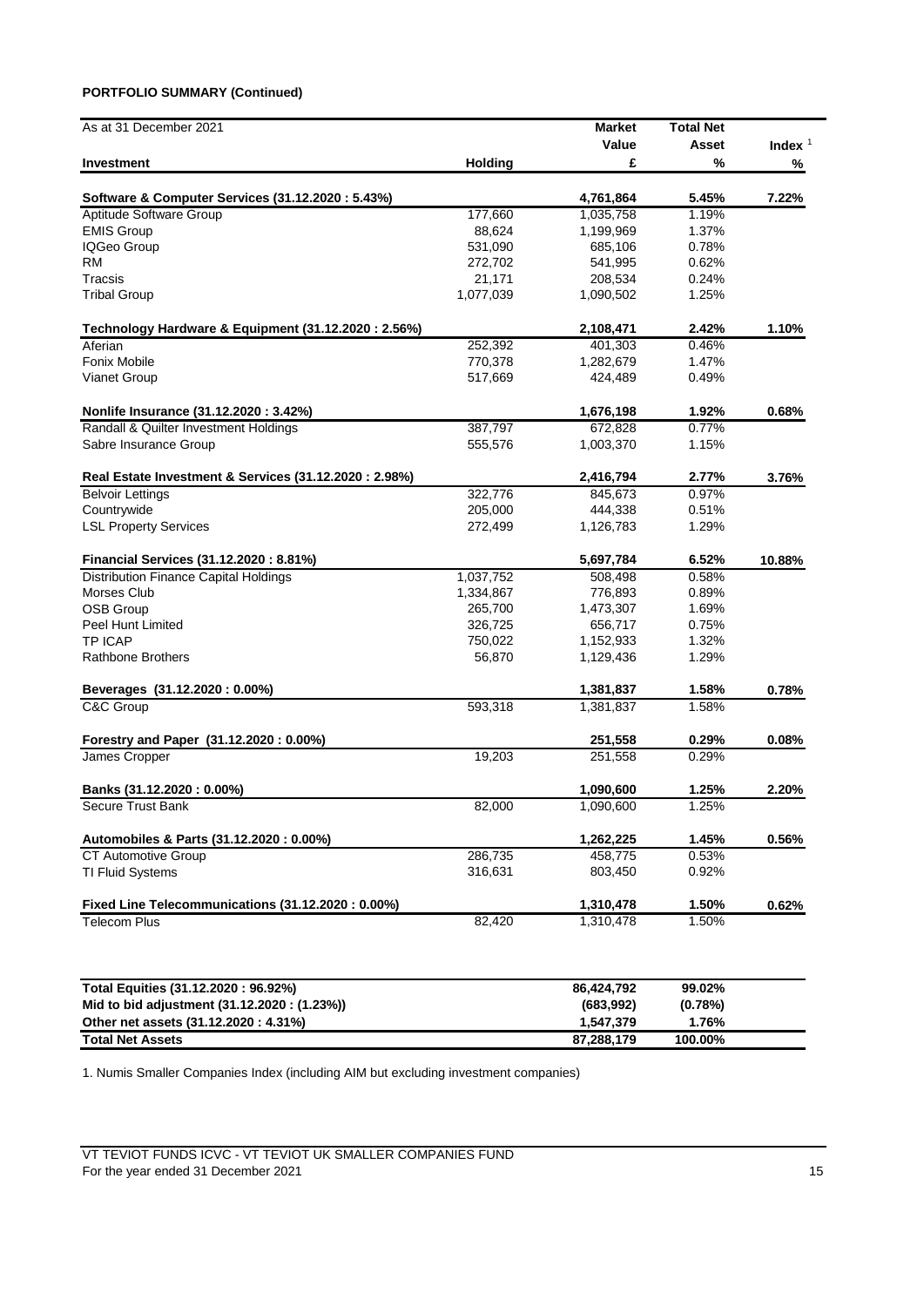## **SUMMARY OF MATERIAL PORTFOLIO CHANGES**

| <b>Purchases (Note 14)</b>          | £          | Sales (Note 14)                       | £          |
|-------------------------------------|------------|---------------------------------------|------------|
| Go-Ahead Group                      | 1,889,856  | Spire Healthcare Group                | 2,643,459  |
| Vivo Energy                         | 1,705,855  | Augean                                | 2,152,068  |
| <b>Staffline Group</b>              | 1,675,000  | Sigma Capital Group                   | 2,037,477  |
| C&C Group                           | 1,588,691  | International Personal Finance        | 1,884,386  |
| Energean                            | 1,554,409  | Randall & Quilter Investment Holdings | 1,857,079  |
| SThree                              | 1,469,322  | Countrywide                           | 1,681,444  |
| TI Fluid Systems                    | 1,356,743  | Drax Group                            | 1,541,783  |
| Norcros                             | 1,333,538  | <b>Inspecs Group</b>                  | 1,527,729  |
| <b>Kitwave Group</b>                | 1,234,287  | De La Rue                             | 1,502,441  |
| Cairn Energy                        | 1,224,224  | Vivo Energy                           | 1,429,533  |
| <b>Marstons</b>                     | 1,195,138  | Kin and Carta                         | 1,427,469  |
| Indivior                            | 1,183,917  | Tyman                                 | 1,412,133  |
| <b>Workspace Group</b>              | 1,179,249  | Future                                | 1,400,546  |
| Zotefoams                           | 1,122,956  | <b>Workspace Group</b>                | 1,387,104  |
| <b>Rathbone Brothers</b>            | 1,068,499  | Rank Group                            | 1,379,729  |
| <b>Watkin Jones</b>                 | 1,002,328  | <b>Belvoir Group</b>                  | 1,360,655  |
| Secure Trust Bank                   | 978,731    | FirstGroup                            | 1,259,147  |
| Joules Group                        | 961,609    | James Fisher and Sons                 | 1,253,183  |
| <b>Telecom Plus</b>                 | 958,174    | <b>GYM Group</b>                      | 1,212,452  |
| IG Design Group                     | 925,936    | Serica Energy                         | 1,150,821  |
| Other Purchases                     | 27,326,051 | <b>Other Sales</b>                    | 48,304,422 |
| <b>Total Purchases for the Year</b> | 52,934,513 | <b>Total Sales for the Year</b>       | 79,805,060 |

The above transactions represent the largest sales and purchases during the year.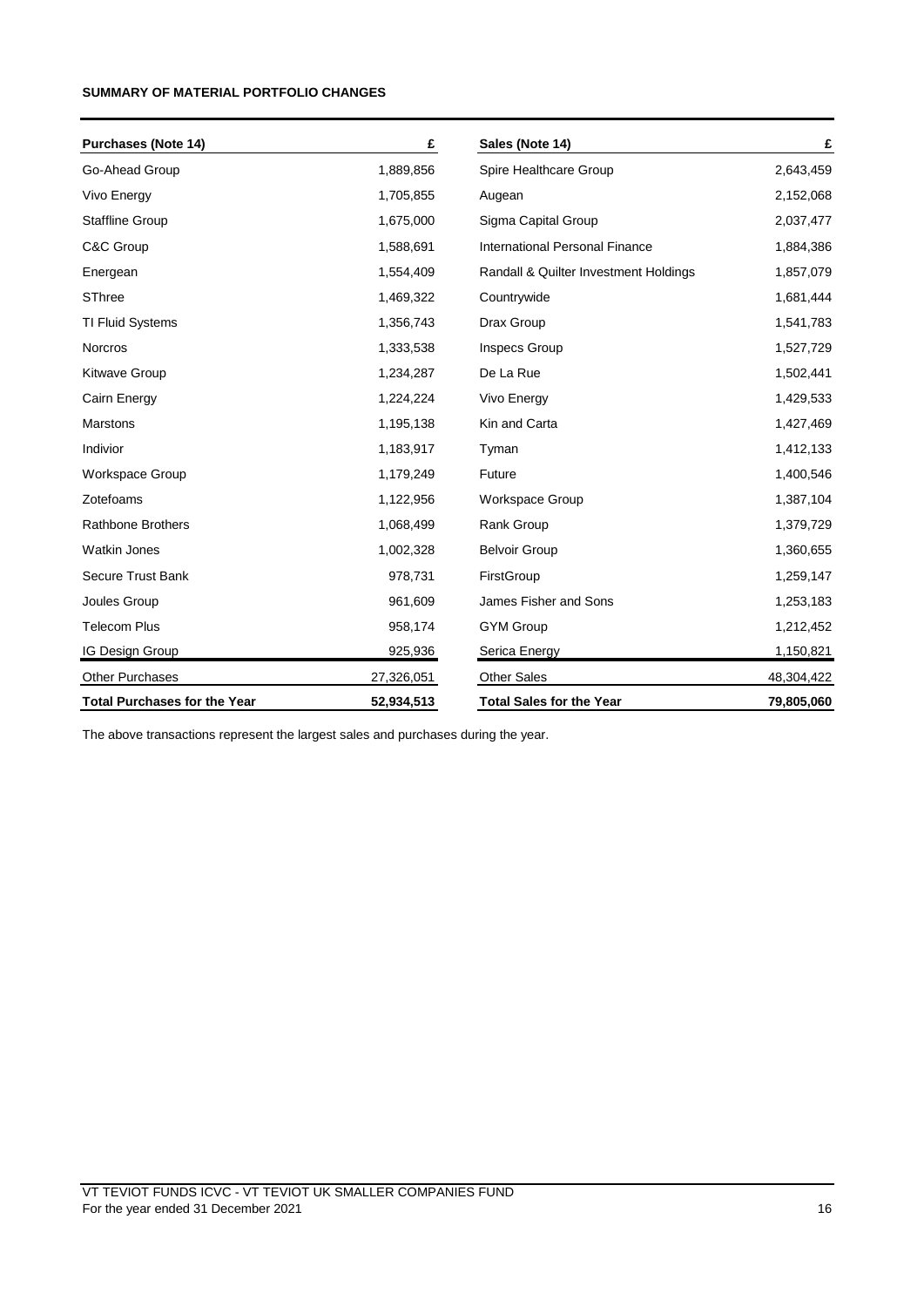### **STATEMENT OF TOTAL RETURN**

|                              | For the year ended 31 December 2021                                              |              | 2021       |             | 2020       |            |
|------------------------------|----------------------------------------------------------------------------------|--------------|------------|-------------|------------|------------|
|                              |                                                                                  | <b>Notes</b> | £          | £           | £          | £          |
| Income                       | Net capital gains                                                                | $\mathbf 2$  |            | 25,914,763  |            | 3,809,948  |
|                              | Revenue                                                                          | 3            | 2,066,617  |             | 947,564    |            |
| Expenses                     |                                                                                  | 4            | (893, 841) |             | (631, 667) |            |
| Finance costs: Interest      |                                                                                  | 6            | (16,986)   |             | (1,609)    |            |
| Net revenue before taxation  |                                                                                  |              | 1,155,790  |             | 314,288    |            |
| <b>Taxation</b>              |                                                                                  | 5            |            |             |            |            |
| Net revenue after taxation   |                                                                                  |              |            | 1,155,790   |            | 314,288    |
|                              | Total return before distributions                                                |              |            | 27,070,553  |            | 4,124,236  |
| Finance costs: distributions |                                                                                  | 6            |            | (1,379,250) |            | (472, 205) |
|                              | Changes in net assets attributable to<br>shareholders from investment activities |              |            |             |            |            |
|                              |                                                                                  |              |            | 25,691,303  |            | 3,652,031  |

## **STATEMENT OF CHANGES IN NET ASSETS ATTRIBUTABLE TO SHAREHOLDERS**

| For the year ended 31 December 2021                                                          | 2021<br>£       | 2020<br>£    |
|----------------------------------------------------------------------------------------------|-----------------|--------------|
| Opening net assets attributable to shareholders                                              | 90,805,267      | 78,122,331   |
| Amounts receivable on creation of shares                                                     | 88,658,803      | 27,284,131   |
| Amounts payable on cancellation of shares                                                    | (119, 553, 655) | (18,982,445) |
| Dividend reinvested                                                                          | 560.634         | 160,058      |
| Dilution levy                                                                                | 1,125,827       | 569,161      |
| Changes in net assets attributable to shareholders from<br>investment activities (see above) | 25,691,303      | 3,652,031    |
| Closing net assets attributable to shareholders                                              | 87,288,179      | 90,805,267   |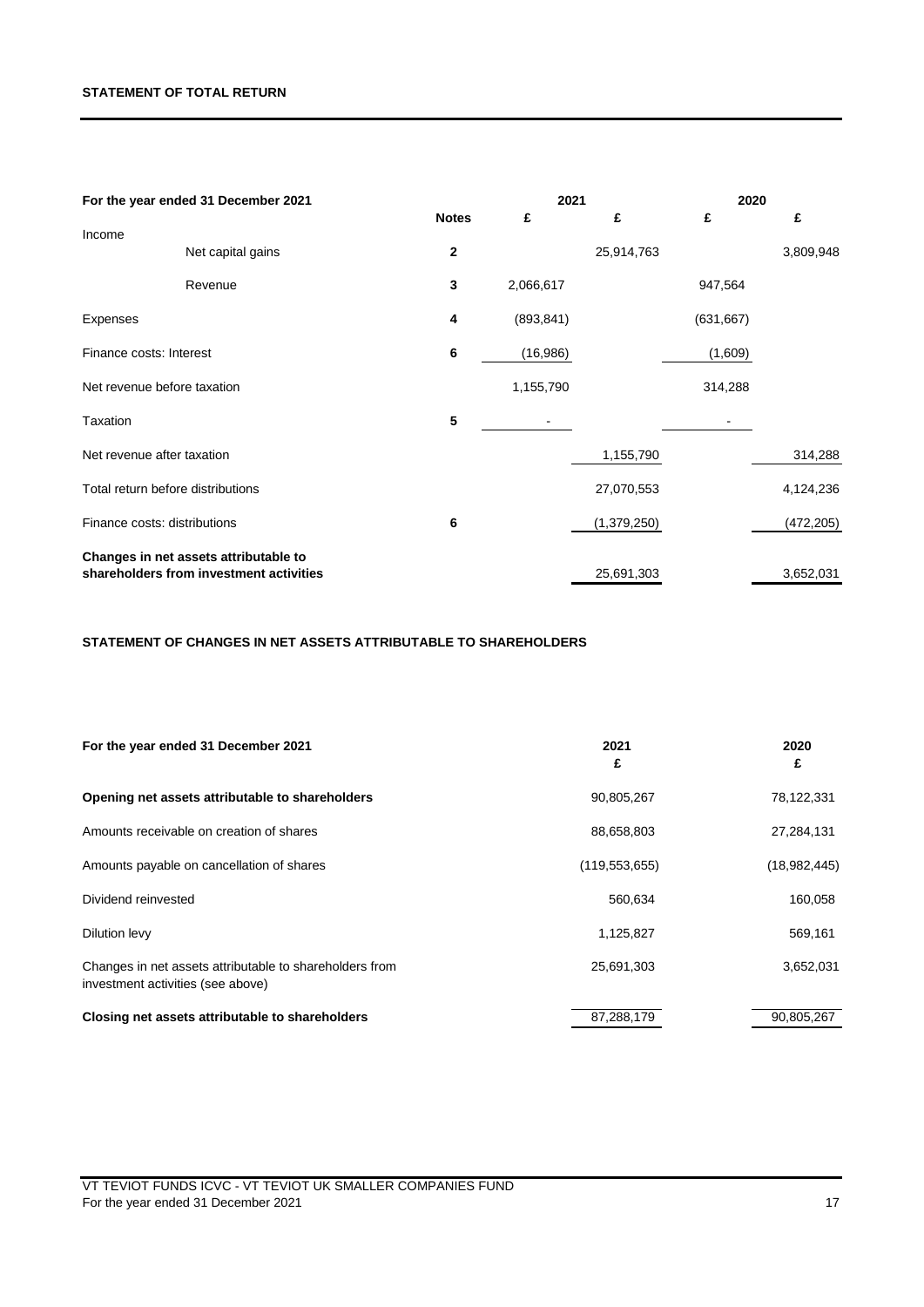| As at 31 December 2021                  |              | 31.12.2021 |            | 31.12.2020 |            |
|-----------------------------------------|--------------|------------|------------|------------|------------|
|                                         | <b>Notes</b> | £          | £          | £          | £          |
| <b>ASSETS</b>                           |              |            |            |            |            |
| Investment assets                       |              |            | 85,740,800 |            | 86,891,557 |
| <b>Current Assets</b>                   |              |            |            |            |            |
| <b>Debtors</b>                          | 7            | 201,537    |            | 371,794    |            |
| Cash and bank balances                  | 8            | 1,861,232  |            | 4,257,573  |            |
| <b>Total current assets</b>             |              |            | 2,062,769  |            | 4,629,367  |
| <b>Total assets</b>                     |              |            | 87,803,569 |            | 91,520,924 |
| <b>CURRENT LIABILITIES</b>              |              |            |            |            |            |
| <b>Creditors</b>                        |              |            |            |            |            |
| Distribution payable on income shares   |              | (255, 599) |            | (127,906)  |            |
| Other creditors                         | 9            | (259,791)  |            | (587, 751) |            |
| <b>Total current liabilities</b>        |              |            | (515, 390) |            | (715, 657) |
| Net assets attributable to shareholders |              |            | 87,288,179 |            | 90,805,267 |
|                                         |              |            |            |            |            |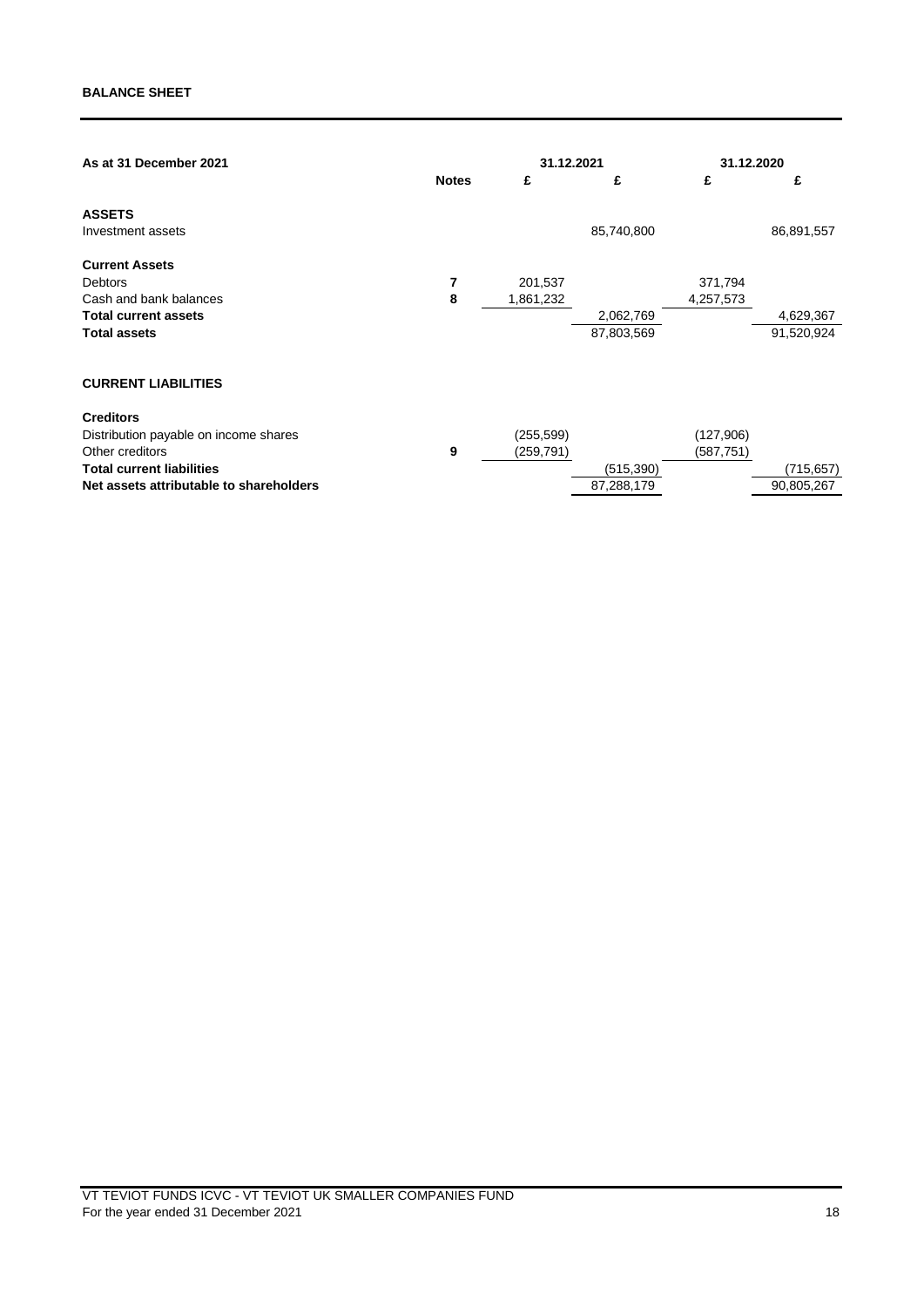#### **For the year ended 31 December 2021**

#### **1 Accounting policies**

(a) The financial statements have been prepared in accordance with FRS 102, the Statement of Recommended Practice for Authorised Funds (SORP) issued by the Investment Association (IA) in May 2014 and the amendments to the SORP issued by the IA in June 2017. The functional currency is Sterling.

(b) Dividends on equities and collectives are recognised when the security is quoted ex-dividend. Interest on deposits is accounted for on an accruals basis.

(c) The ordinary element of stocks received in lieu of cash dividends is recognised as revenue of the Sub-fund, and where applicable is included in the distribution. In the case of enhanced stock dividend the value of the enhancement is treated as capital.

(d) Special dividends are treated as repayments of capital or revenue depending on the facts of each particular case.

(e) All expenses are accounted for on an accruals basis and, other than those relating to the buying and selling of investments which are charged to capital, for the remaining expenses 75% are charged to the revenue of the Sub-fund.

(f) Where the revenue from investments exceeds the expenses of the Sub-fund, semi-annual distributions are paid to all holders of income shares. In all cases, tax vouchers will be issued to shareholders.

(g) The listed investments of the Sub-fund have been valued at bid market prices at the closing valuation point at 12 noon on 31 December 2021.

(h) All transactions in foreign currencies are converted into Sterling at the rates of exchange ruling at the date of such transactions. Foreign currency assets and liabilities at the end of the accounting year are translated at the exchange rates at the closing valuation point on 31 December 2021.

(i) Deferred tax is recognised in respect of all timing differences that have originated but not reversed at the balance sheet date where transactions or events have occurred at that date that will result in an obligation to pay less or receive more tax.

Deferred tax assets are recognised only to the extent that the ACD considers that it is more likely than not there will be taxable profits from which underlying timing differences can be deducted.

(j) In certain circumstances the ACD may charge a dilution levy on the sale or repurchase of shares. The levy, which is paid into the Sub-fund, is intended to cover certain charges not included in the bid market value of the Sub-fund, used in calculating the share price, which could have a diluting effect on the performance of the Sub-fund.

(k) Equalisation will be applied to the Sub-fund. An allocation of income to be made in respect of each share issued or sold by the ACD during an accounting period in respect of which that income allocation is made may include a capital sum ("income equalisation") representing the ACD's best estimate of the amount of income included in the price of that share.

The amount of income equalisation in respect of any share may be the actual amount of income included in the issue price of the share in question or it may be an amount arrived at by taking the aggregate of the ACD's best estimate of the amounts of income included in the price of shares in that class issued or sold in the annual or interim period in question and dividing that aggregate by the number of those shares and applying the resultant average to each of the shares in question.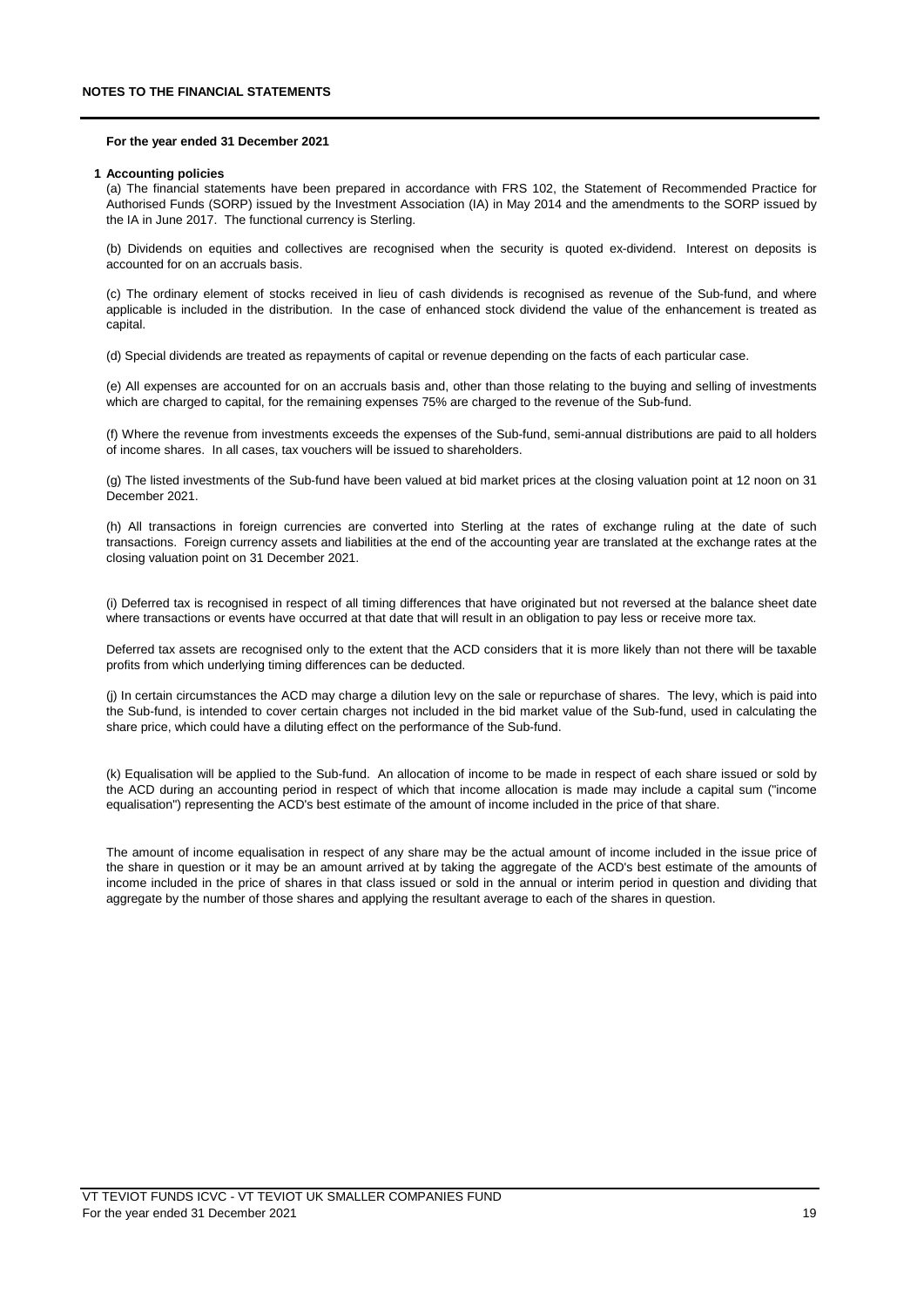## **NOTES TO THE FINANCIAL STATEMENTS (continued)**

| 2 Net capital gains                                                                                                                | 2021<br>£             | 2020<br>£             |
|------------------------------------------------------------------------------------------------------------------------------------|-----------------------|-----------------------|
| The net capital gains comprise:                                                                                                    |                       |                       |
| Non-derivative securities gains                                                                                                    | 25,923,102            | 3,817,497             |
| <b>Transaction charges</b><br>Total net capital gains                                                                              | (8,339)<br>25,914,763 | (7, 549)<br>3,809,948 |
|                                                                                                                                    |                       |                       |
| 3 Revenue                                                                                                                          | 2021<br>£             | 2020<br>£             |
| Non taxable dividends                                                                                                              | 2,046,929             | 946,269               |
| Property income distributions (PID)<br><b>Bank interest</b>                                                                        | 19,614<br>74          | 1,295                 |
| Total revenue                                                                                                                      | 2,066,617             | 947,564               |
|                                                                                                                                    |                       |                       |
| 4 Expenses                                                                                                                         | 2021<br>£             | 2020<br>£             |
| Payable to the Authorised Corporate Director,<br>associates of the Authorised Corporate Director,<br>and agents of either of them: |                       |                       |
| ACD fee                                                                                                                            | 834,119               | 582,300               |
| Payable to the depositary, associates of the<br>depositary, and agents of either of them:                                          |                       |                       |
| Depositary fee                                                                                                                     | 37,889                | 33,390                |
| Safe custody fee                                                                                                                   | 4,288<br>42,177       | 2,879<br>36,269       |
|                                                                                                                                    |                       |                       |
| Other expenses:<br>Audit fee                                                                                                       | 8,304                 | 8,311                 |
| FCA fee                                                                                                                            | 54                    | 71                    |
| Other expenses                                                                                                                     | 9,187                 | 4,716                 |
|                                                                                                                                    | 17,545                | 13,098                |
| Total expenses                                                                                                                     | 893,841               | 631,667               |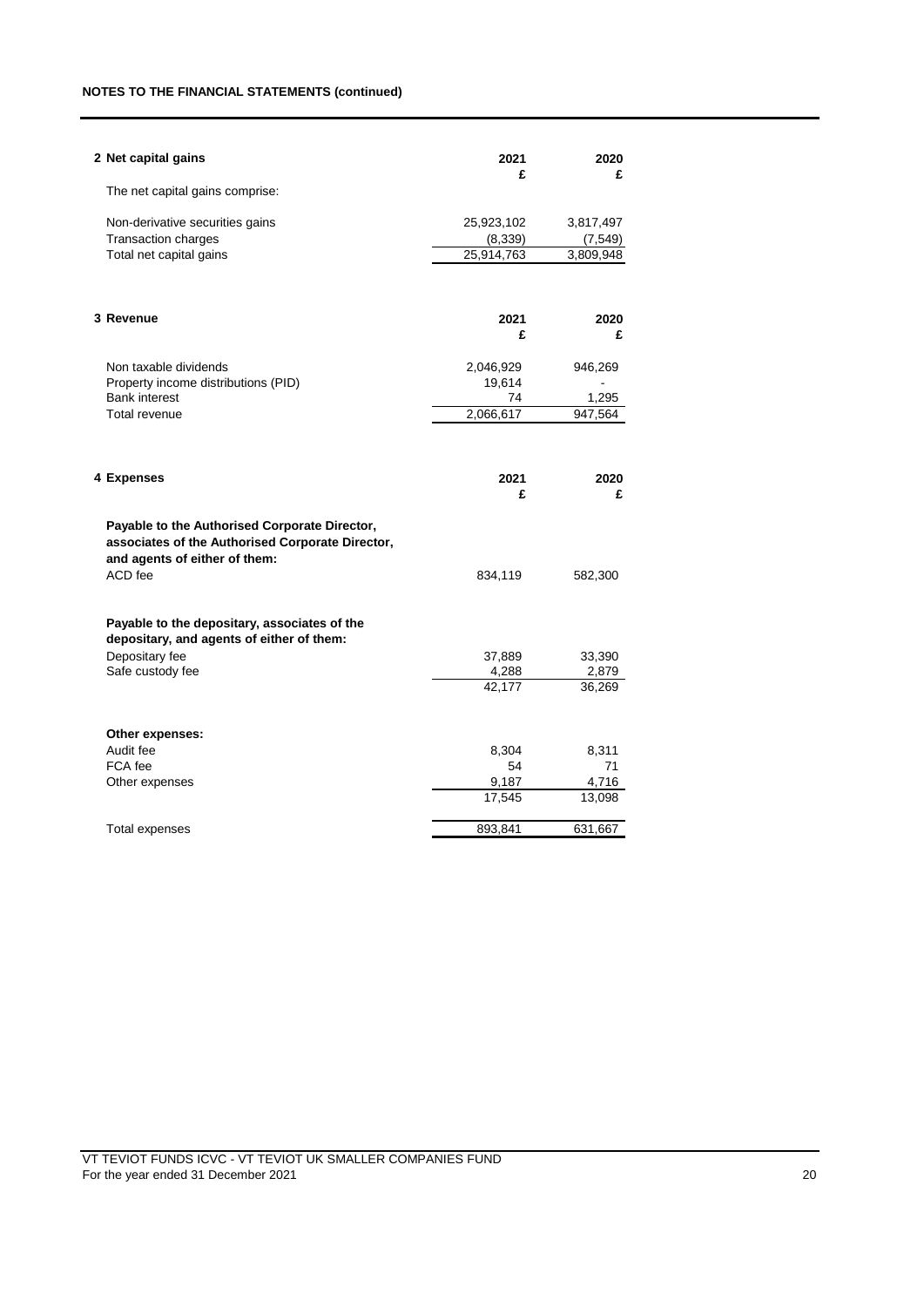| 5 Taxation                                            | 2021<br>£ | 2020<br>£ |
|-------------------------------------------------------|-----------|-----------|
| (a) Analysis of charge in the year                    |           |           |
| UK corporation tax                                    |           |           |
| Total tax charge for the year (note 5b)               |           |           |
| (b) Factors affecting current tax charge for the year |           |           |
| The tax assessed for the year is lower than the       |           |           |
| standard rate of corporation tax in the UK for an     |           |           |
| open-ended investment company 20.00%                  |           |           |
| (2020:20.00%). The differences are explained below:   |           |           |
| Net revenue before taxation                           | 1,155,790 | 314,288   |
| Corporation tax at 20.00% (2020:20.00%)               | 231,158   | 62,858    |
| Effects of:                                           |           |           |
| Revenue not subject to UK corporation tax             | (409,386) | (189,254) |
| Current year expenses not utilised                    | 178,228   | 126,396   |
| Total tax charge for year (note 5a)                   |           |           |
|                                                       |           |           |

## **(c) Provision for deferred taxation**

At 31 December 2021 there is a potential deferred tax asset of £485,639 (2020: £307,411) in relation to surplus management expenses. It is unlikely the Sub-fund will generate sufficient taxable profits in the future to utilise this amount and therefore no deferred tax asset has been recognised.

| 6 Finance costs                                 | 2021<br>£ | 2020<br>£ |
|-------------------------------------------------|-----------|-----------|
| Interim dividend distribution                   | 753,868   | 274,967   |
| Final dividend distribution                     | 498,380   | 209,136   |
|                                                 | 1.252.248 | 484.103   |
| Add: Revenue deducted on cancellation of shares | 404,832   | 37,681    |
| Deduct: Revenue received on issue of shares     | (277,830) | (49,579)  |
|                                                 | 1,379,250 | 472,205   |
| Interest payable and similar charges            | 16,986    | 1,609     |
| <b>Total finance costs</b>                      | 1,396,236 | 473,814   |
| <b>Reconciliation of distributions</b>          |           |           |
| Net revenue after taxation                      | 1,155,790 | 314,288   |
| Expenses paid from capital                      | 223,460   | 157,917   |
| Relief on expenses allocated to capital         | (540)     |           |
| Balance carried forward                         | 540       |           |
| Net distribution for the year                   | 1,379,250 | 472,205   |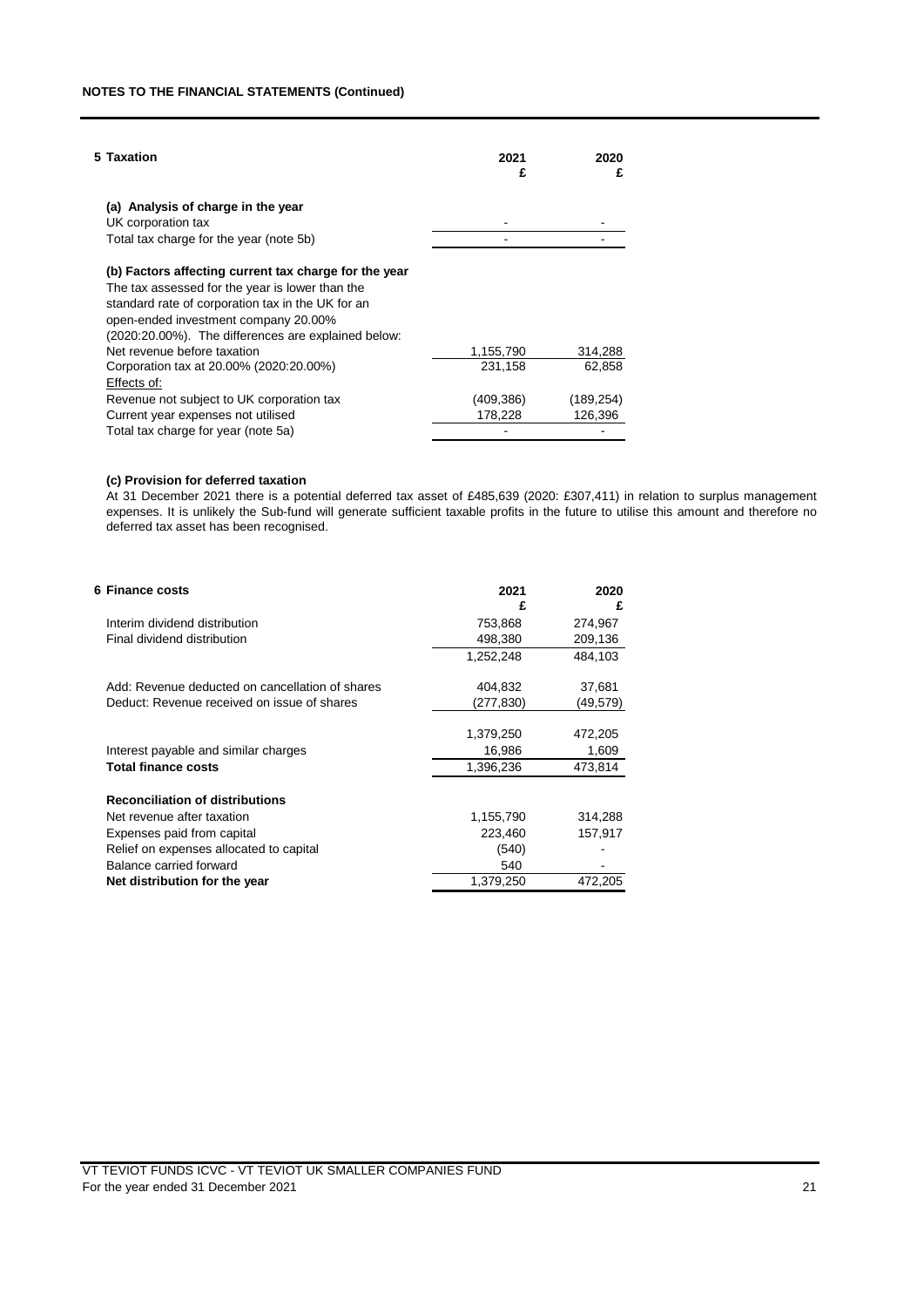## **NOTES TO THE FINANCIAL STATEMENTS (Continued)**

| <b>7 Debtors</b>                                     | 31.12.2021<br>£ | 31.12.2020<br>£  |
|------------------------------------------------------|-----------------|------------------|
| Amounts receivable on trades                         | 9.735           | 95,107           |
| Amounts receivable for issue of shares               | 143,621         | 246,538          |
| Accrued revenue:                                     |                 |                  |
| Non taxable dividends                                | 44,210          | 30,101           |
| Property income distributions (PID)                  | 3,923           |                  |
| Prepaid expenses                                     | 48              | 48               |
| <b>Total debtors</b>                                 | 201,537         | 371,794          |
|                                                      |                 |                  |
| 8 Cash and bank balances                             | 31.12.2021<br>£ | 31.12.2020<br>£  |
| Cash and bank balances                               | 1,861,232       | 4,257,573        |
|                                                      |                 |                  |
| 9 Creditors                                          |                 |                  |
|                                                      | 31.12.2021<br>£ | 31.12.2020<br>£  |
| Amounts payable on trades                            |                 | 495,774          |
| Amounts payable for redemption of shares             | 189,010         | 12,758           |
| Amounts payable to the ACD, associates of the ACD    |                 |                  |
| and agents of either of them:                        |                 |                  |
| ACD's periodic charge                                | 57,355          | 57,373           |
| Amounts payable to the depositary, associates of the |                 |                  |
| depositary and agents of either of them;             |                 |                  |
| Depositary's fees                                    | 2,633           | 3,031            |
| Transaction charges                                  | 1,138<br>873    | 2,386            |
| Safe custody and other bank charges                  | 4,644           | 1,813<br>7,230   |
| Audit fee                                            | 8,255           | 8,206            |
| Other accrued expenses                               | 527             | 6,410<br>587,751 |

#### **10 Risk management**

In pursuing its investment objective as stated on page 7, the Sub-fund holds a number of financial instruments. The Sub-fund's financial instruments comprise securities and other investments, cash balances, debtors and creditors that arise directly from its operations, for example, in respect of sales and purchases awaiting settlement, amounts receivable for issues and payable for redemptions and debtors for accrued revenue.

The main risks arising from the Sub-fund's financial instruments, those of its underlying holdings and the ACD's policies for managing these risks are summarised below. These policies have been applied throughout the year.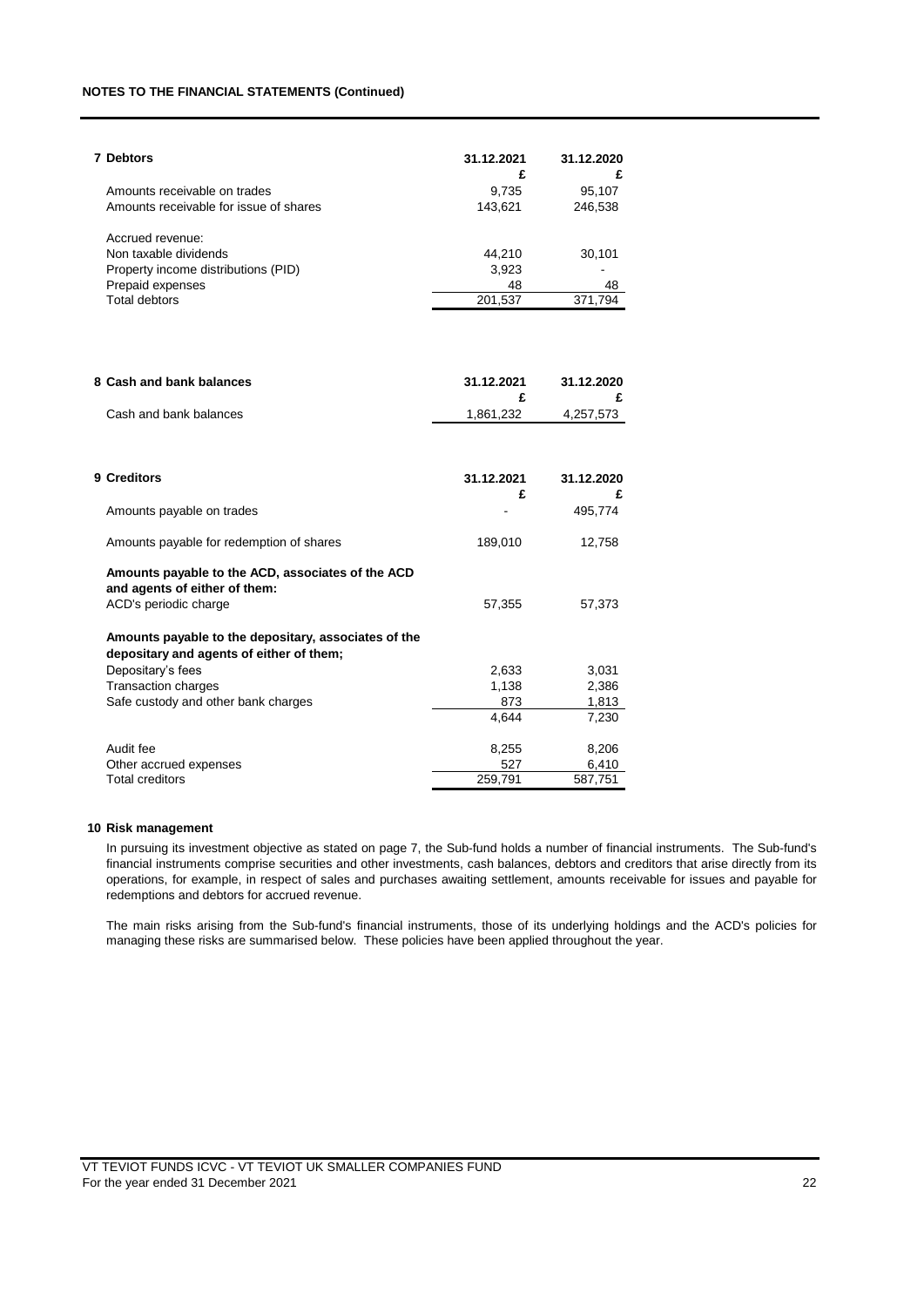#### **10 Risk management (continued)**

#### **Market price risk**

Market price risk is the risk that the value of the Sub-fund's investment holdings will fluctuate as a result of changes in market prices caused by factors other than interest rate or foreign currency movement. Market price risk arises mainly from uncertainty about future prices of financial instruments the Sub-fund holds. It represents the potential loss the Sub-fund might suffer through holding market positions in the face of price movements.

The Sub-fund's investment portfolio is exposed to market price fluctuations, which are monitored by the ACD in pursuance of the investment objective and policy as set out in the Prospectus.

Adherence to investment guidelines and to investment and borrowing powers set out in the Instrument of Incorporation, the Prospectus and in the rules of the Financial Conduct Authority's Collective Investment Schemes Sourcebook mitigates the risk of excessive exposure to any particular type of security or issuer.

If market prices at the balance sheet date had been 10% higher or lower while all other variables remained constant, the return attributable to ordinary shareholders and equity for the year ended 31.12.2021 would have increased/decreased by £8,574,080 (2020: £8,689,156).

#### **Foreign currency risk**

Foreign currency risk is the risk that the value of the Sub-fund's investment holdings will fluctuate as a result of changes in foreign currency exchange rates.

The AFM may seek to manage exposure to currency movements by using forward exchange contracts or by hedging the Sterling value of investments that are priced in other currencies. Revenue received in other currencies is converted to Sterling on or near the date of receipt

Net currency assets and liabilities consist of:

|          | Net monetary assets and<br>liabilities |            |            | Non-monetary assets | Total net assets |            |
|----------|----------------------------------------|------------|------------|---------------------|------------------|------------|
|          |                                        |            |            |                     |                  |            |
|          | 31.12.2021                             | 31.12.2020 | 31.12.2021 | 31.12.2020          | 31.12.2021       | 31.12.2020 |
| Sterling | 1.547.3791                             | 3,913,710  | 85.740.800 | 86,891,557          | 87,288,179       | 90,805,267 |
| Total    | ا 547,379. ا                           | 3,913,710  | 85,740,800 | 86,891,557          | 87,288,179       | 90,805,267 |

#### **Interest rate risk**

Interest rate risk is the risk that the value of the Sub-fund's investment holdings will fluctuate as a result of changes in interest rates. The Sub-fund's interest rate risk is limited to bank balances of £1,861,232 (2020: £4,257,573).

#### **Maturity of financial liabilities**

The financial liabilities of the Sub-fund as at 31 December 2021 are payable either within one year or on demand.

#### **Liquidity risk**

The Sub-fund's assets comprise mainly of readily realisable securities. The main liability of the Sub-fund is the redemption of any shares that the investors wish to sell. Assets of the Sub-fund may need to be sold if insufficient cash is available to finance such redemptions.

#### **Credit risk**

Certain transactions in securities that the Sub-fund enters into expose it to the risk that the counterparty will not deliver the investment for a purchase, or cash for a sale after the Sub-fund has fulfilled its responsibilities. The Sub-fund only buys and sells investments through brokers which have been approved by the ACD as acceptable counterparties and fund management companies. In addition, limits are set to the exposure to any individual broker that may exist at any time and changes in brokers' financial ratings are reviewed.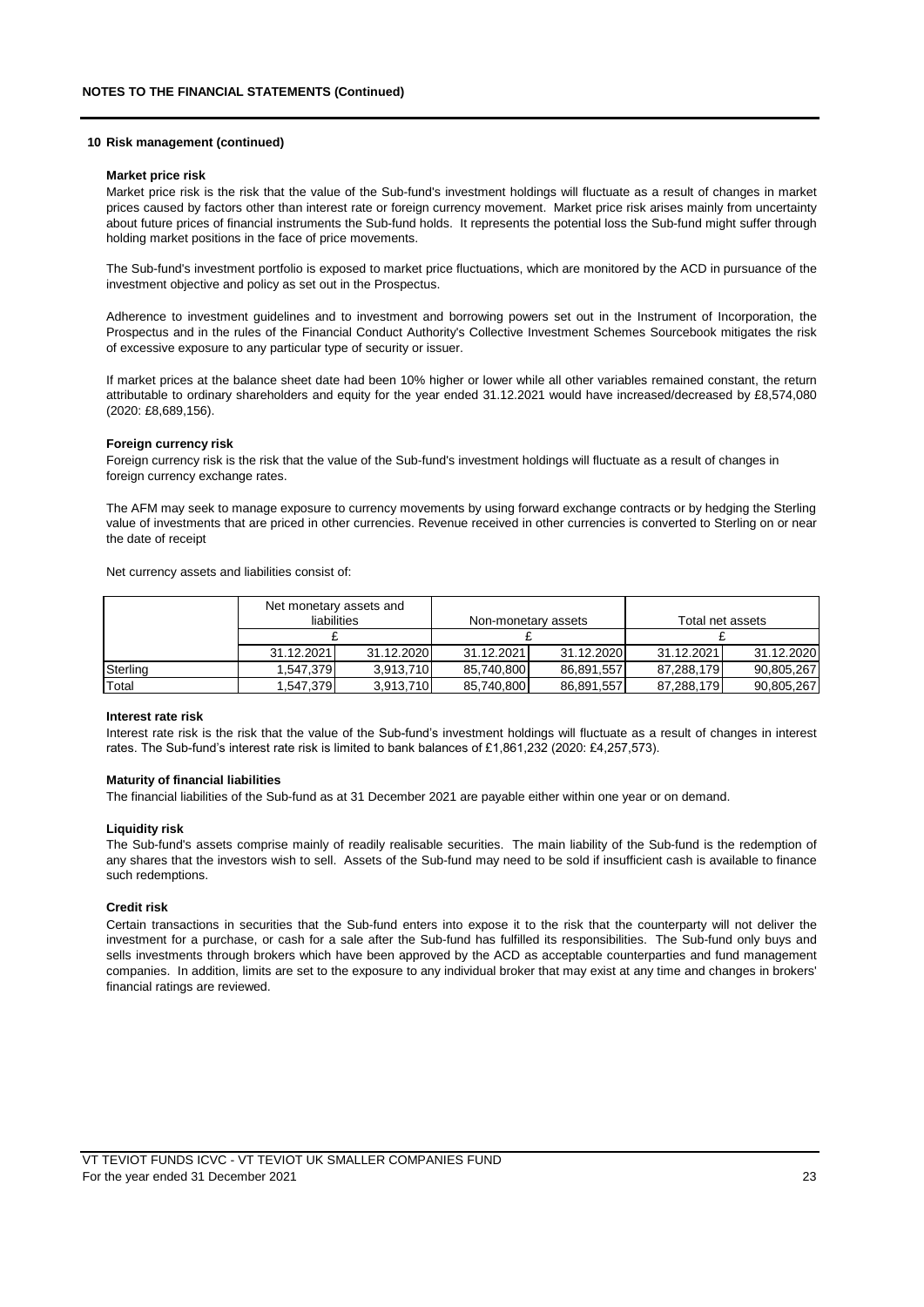#### **10 Risk management (continued)**

#### **Fair value disclosure**

The fair value hierarchy is intended to prioritise the inputs that are used to measure the fair value of assets and liabilities. The

Level 1: Unadjusted quoted price in an active market for an identical instrument;

Level 2: Valuation techniques using observable inputs other than quoted prices within level 1;

Level 3: Valuation techniques using unobservable inputs.

| l Valuation Technique                                    | Assets<br>(E000's) | Liabilities<br>(E000's)  |
|----------------------------------------------------------|--------------------|--------------------------|
| Level 1: Unadjusted quoted price in an active market for |                    |                          |
| Ian identical instrument                                 | 85.741             | $\overline{\phantom{0}}$ |
| Total                                                    | 85.741             | $\overline{\phantom{a}}$ |

#### **11 Shares held**

**Net Accumulation**

| Opening Shares at 01.01.2021     | 23,137,446     |
|----------------------------------|----------------|
| Shares issued during the year    | 12,630,182     |
| Shares cancelled during the year | (14, 216, 759) |
| Closing Shares as at 31.12.2021  | 21,550,869     |
| <b>Net Income</b>                |                |
| Opening Shares at 01.01.2021     | 38,500,371     |
| Shares issued during the year    | 38,729,733     |
| Shares cancelled during the year | (53,056,974)   |
| Closing Shares as at 31.12.2021  | 24,173,130     |

#### **12 Contingent assets and liabilities**

At 31 December 2021, the Company had no contingent liabilities or commitments (31 December 2020: £nil).

#### **13 Post balance sheet events**

As indicated in the accounting policies in Note 1. the investments have been valued at the closing valuation point on 31 December 2021. Since that date, the Sub-fund's quoted price has moved as follows:

| <b>Share class</b> | Price (GBp) at 31 December 2021 | Price (GBp) at 25 February 2022 |
|--------------------|---------------------------------|---------------------------------|
| Net Accumulation   | 199.4404                        | 181.1667                        |
| Net Income         | 185.8778                        | 168.8468                        |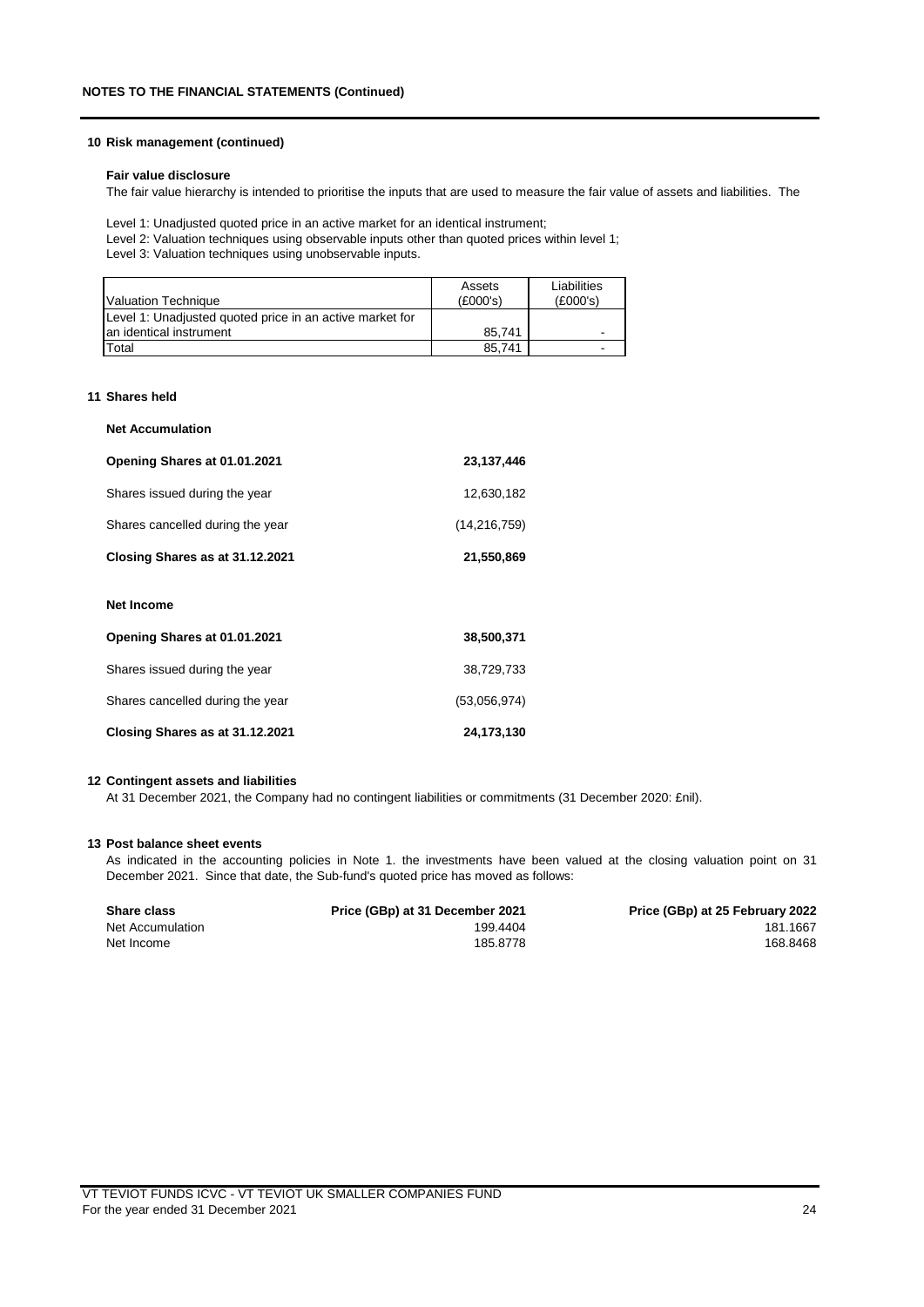#### **14 Direct transaction costs**

|                                                | 2021       |            | 2020       |            |
|------------------------------------------------|------------|------------|------------|------------|
|                                                | £          | %          | £          | %          |
| Analysis of total purchase costs               |            |            |            |            |
| Purchases in the year before                   |            |            |            |            |
| transaction costs                              | 52,692,531 |            | 57,023,648 |            |
| Commissions                                    | 67,017     | 0.13%      | 75,020     | 0.13%      |
| Taxes & Levies                                 | 174,965    | 0.33%      | 182,381    | 0.32%      |
| Total purchase costs                           | 241,982    | 0.46%      | 257,401    | 0.45%      |
| Total purchases including transaction<br>costs | 52,934,513 |            | 57,281,049 |            |
| Analysis of total sale costs                   |            |            |            |            |
| Sales in the year before<br>transaction costs  | 79,923,130 |            | 48,946,536 |            |
| Commissions                                    | (117, 048) | (0.15%)    | (73, 355)  | (0.15%)    |
| Taxes & Levies                                 | (1,022)    | $(0.00\%)$ | (404)      | $(0.00\%)$ |
| Total sale costs                               | (118,070)  | (0.15%)    | (73,759)   | (0.15%)    |
| Total sales net of transaction costs           | 79,805,060 |            | 48,872,777 |            |

The following represents the total of each type of transaction cost, expressed as a percentage of the Sub-fund's average net asset value in the year:

|                | 2021    | % of average<br>net asset value | 2020<br>£ | % of average<br>net asset value |
|----------------|---------|---------------------------------|-----------|---------------------------------|
| Commissions    | 184.065 | 0.17%                           | 148.375   | 0.17%                           |
| Taxes & Levies | 175.987 | 0.16%                           | 182.785   | 0.21%                           |
|                | 360,052 | 0.33%                           | 331.160   | 0.38%                           |

## **15 Portfolio Dealing Spread**

The average portfolio dealing spread at 30 December 2021 is 1.56% (2020 2.46%).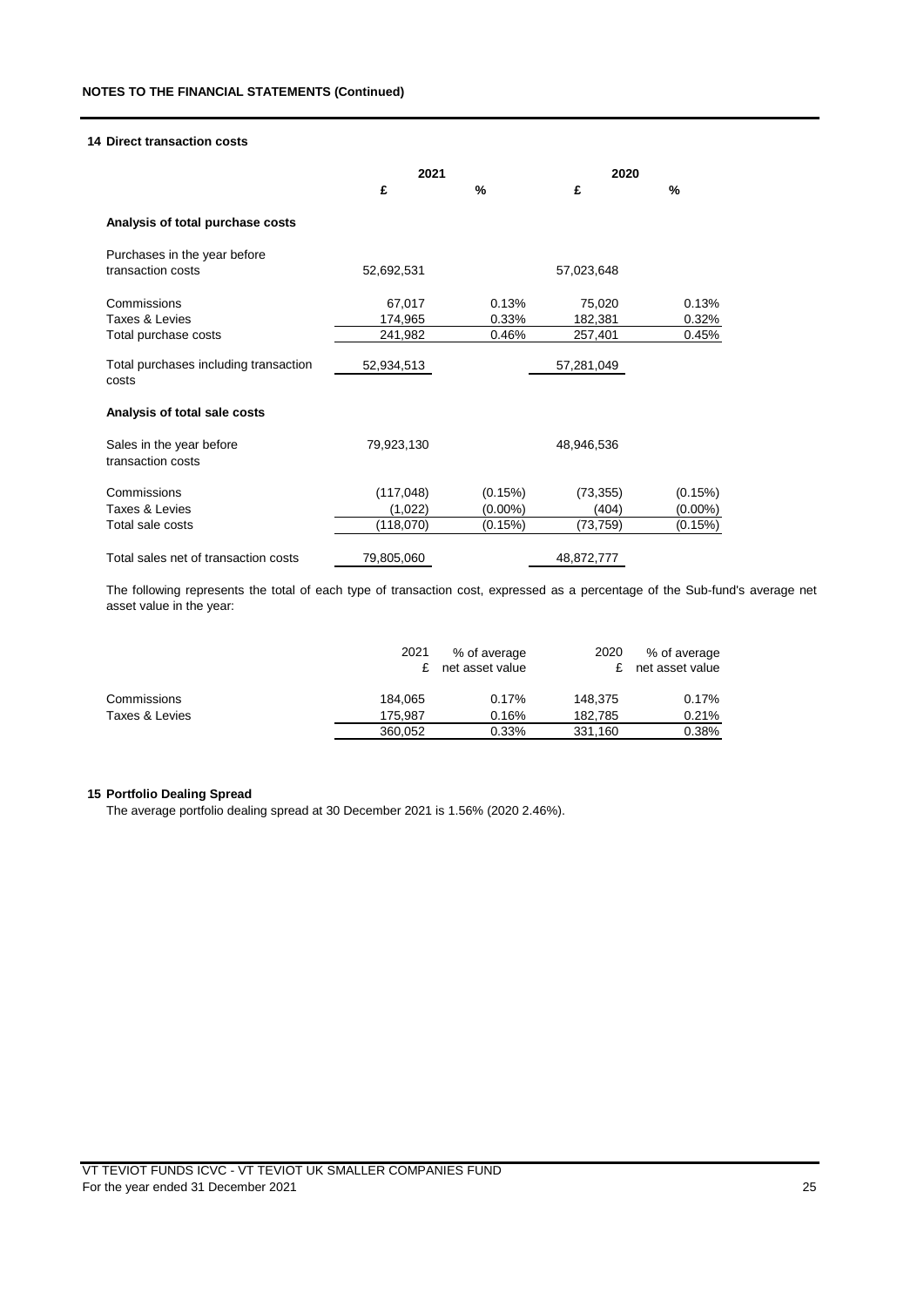#### **For the year ended 31 December 2021**

## **Interim distribution in pence per share**

Group 1: Shares purchased prior to 01 January 2021 Group 2 : Shares purchased on or after 01 January and on or before 30 June 2021

01 January 2021 to 30 June 2021

| Net Income | Net revenue<br>31 August 2021 | <b>Equalisation</b> | <b>Distribution</b><br>31 August 2021 | <b>Distribution</b><br><b>28 August 2020</b> |
|------------|-------------------------------|---------------------|---------------------------------------|----------------------------------------------|
| Group 1    | 1.1568p                       |                     | l.1568p                               | 0.4191p                                      |
| Group 2    | 0.6300p                       | 0.5268p             | 1568p                                 | 0.4191p                                      |

| <b>Net Accumulation</b> | Net revenue<br>31 August 2021 | <b>Equalisation</b> | <b>Distribution</b><br>31 August 2021 | <b>Distribution</b><br><b>28 August 2020</b> |
|-------------------------|-------------------------------|---------------------|---------------------------------------|----------------------------------------------|
| Group 1                 | l.2249p                       | -                   | 1.2249p                               | 0.4435p                                      |
| Group 2                 | 0.4341p                       | 0.7908p             | 1.2249p                               | 0.4435p                                      |

### **Final Distribution in Pence per Share**

Group 1 – Shares purchased prior to 01 July 2021

Group 2 – Shares purchased on or after 01 July 2021 and on or before 31 December 2021

01 July 2021 to 31 December 2021

| Net Income | Net revenue<br>28 February 2022 | <b>Equalisation</b><br><b>Distribution</b><br>28 February 2022 |         | <b>Distribution</b><br>26 February 2021 |
|------------|---------------------------------|----------------------------------------------------------------|---------|-----------------------------------------|
| Group 1    | l.0574p                         | $\overline{\phantom{0}}$                                       | 1.0574p | 0.3322p                                 |
| Group 2    | 0.0669p                         | 0.9905 <sub>p</sub>                                            | 1.0574p | 0.3322p                                 |

| <b>Net Accumulation</b> | Net revenue<br>28 February 2022 | Equalisation        | <b>Distribution</b><br>28 February 2022 | <b>Distribution</b><br>26 February 2021 |
|-------------------------|---------------------------------|---------------------|-----------------------------------------|-----------------------------------------|
| Group 1                 | l.1265p                         | -                   | 1.1265 <sub>p</sub>                     | 0.3511 <sub>p</sub>                     |
| Group 2                 | 0.4718p                         | 0.6547 <sub>p</sub> | 1.1265p                                 | 0.3511 <sub>p</sub>                     |

Equalisation applies only to shares purchased during the distribution period (Group 2 shares). It represents the accrued revenue included in the purchase price of the shares. It is returned with the distribution as a capital repayment. It is not liable to income tax but must be deducted from the cost of the shares for capital gains tax purposes.

#### **Information for corporate shareholders**

A corporate shareholder receives the distribution shown on the voucher enclosed with this report as follows:

i) 99.05% of the total dividend allocation together with the tax credit is received as franked investment income.

ii) 0.95% of the dividend allocation is received as an annual payment received after deduction of income tax at the lower rate and is liable to corporation tax. It is not franked investment income.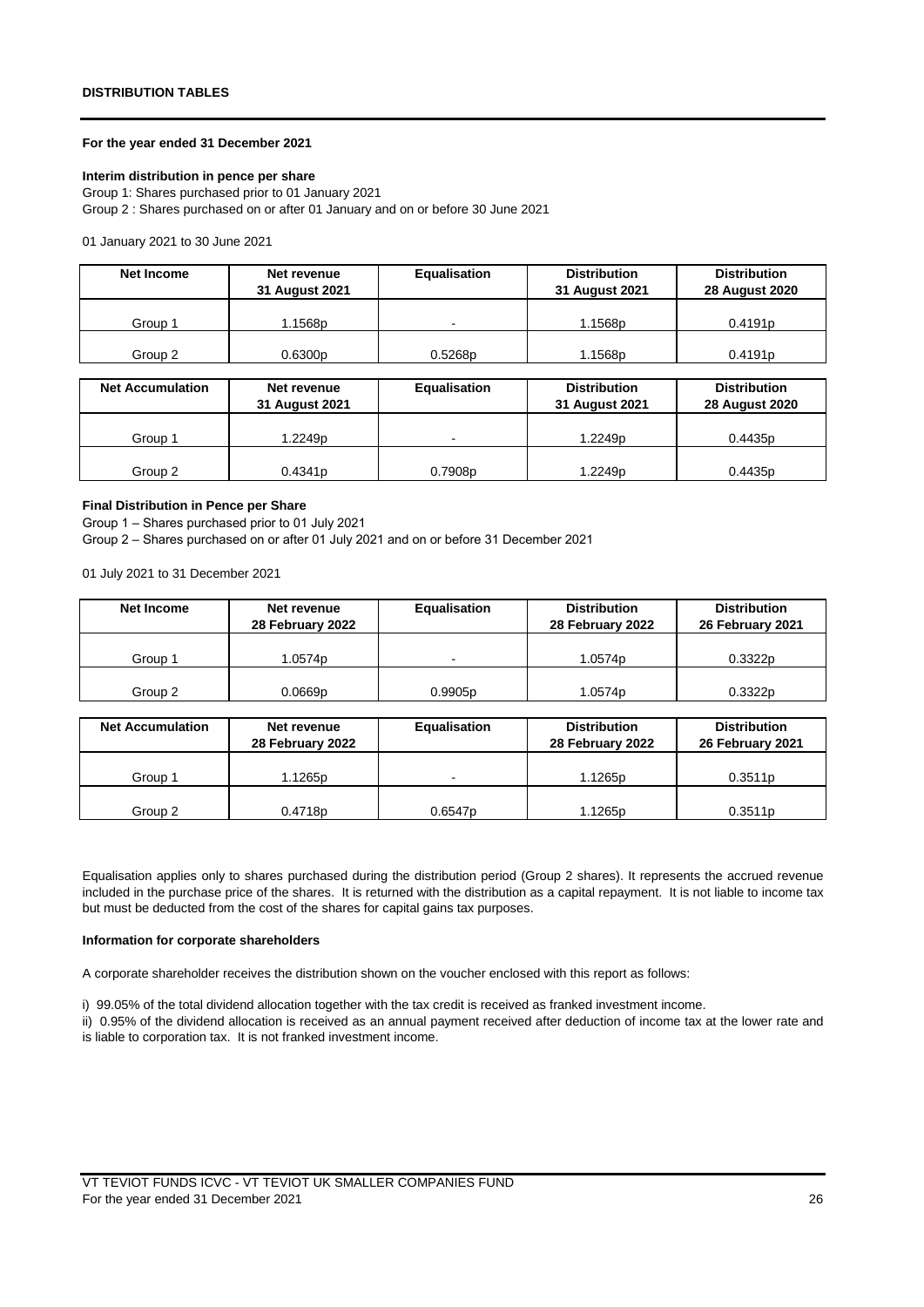## **INFORMATION FOR INVESTORS**

#### **Authorised Status**

VT Teviot Funds ICVC ("the Company") is an authorised open-ended investment company with variable capital ("ICVC") further to an authorisation order dated 31 July 2017. The Company is incorporated under registration number IC001094. It is a UCITS scheme complying with the investment and borrowing powers rules in the Collective Investment Schemes sourcebook ("COLL") issued by and amended by the Financial Conduct Authority ("FCA").

#### **Head Office**

The head office of the Company is at Level 13, Broadgate Tower, 20 Primrose Street, London, EC2A 2EW.

#### **Base Currency**

The base currency of the Company is Pounds Sterling.

#### **Share Capital**

The minimum share capital of the company is £1,000.

#### **Structure of the Company**

The Company is structured as an umbrella company. Provision exists for an unlimited number of Sub-funds.

### **Classes of Shares**

The Company can issue different classes of share in respect to any Sub-fund, subject to the approval of the FCA.

#### **Valuation Point**

The scheme property of the Company and each Sub-fund will normally be valued at 12:00 mid day on each dealing day for the purpose of calculating the price at which shares in the Company may be issued, sold, repurchased or redeemed.

The ACD reserves the right to revalue the Company or any Sub-fund at any time if it considers it desirable to do so, The ACD shall inform the Depositary of any decision to carry out any such additional valuation.

#### **Buying and Selling of Shares**

The ACD will accept orders for the purchase and sale of shares on normal business days between 8.30am and 5.30pm. Instructions to buy or sell shares may either be in writing to:

Valu-Trac Investment Management Limited Orton, Fochabers, Moray, IV32 7QE Or by email to; [teviot@valu-trac.com](mailto:teviot@valu-trac.com)

A contract note will be issued by close of business on the next business day after the dealing date to confirm the transaction.

#### **Taxation**

The Company will pay no corporation tax on its profits for the year ended 31 December 2021 and capital gains within the Company will not be taxed.

#### **Individual shareholders**

**Income tax:** Tax-free annual dividend allowance now standing at £2,000 (2021/22). UK resident shareholders are subject to new, higher rates of tax on dividend income in excess of the annual allowance. The actual rate depends on the individual's tax rate band.

#### **Corporate shareholders**

Companies resident for tax purposes in the UK which hold shares should note that OEIC distributions are streamed into both franked and unfranked income. The unfranked income element will be treated as an annual payment which has been subject to income tax at a rate of 20% and will be liable to tax accordingly. On realisation of their shares, UK resident companies may be liable to pay corporation tax on any capital gains.

The above information on taxation is only a general summary, and shareholders should consult their own tax advisors in relation to their own circumstances. Shareholders should also note that the position as outlined may change to reflect future changes in tax legislation.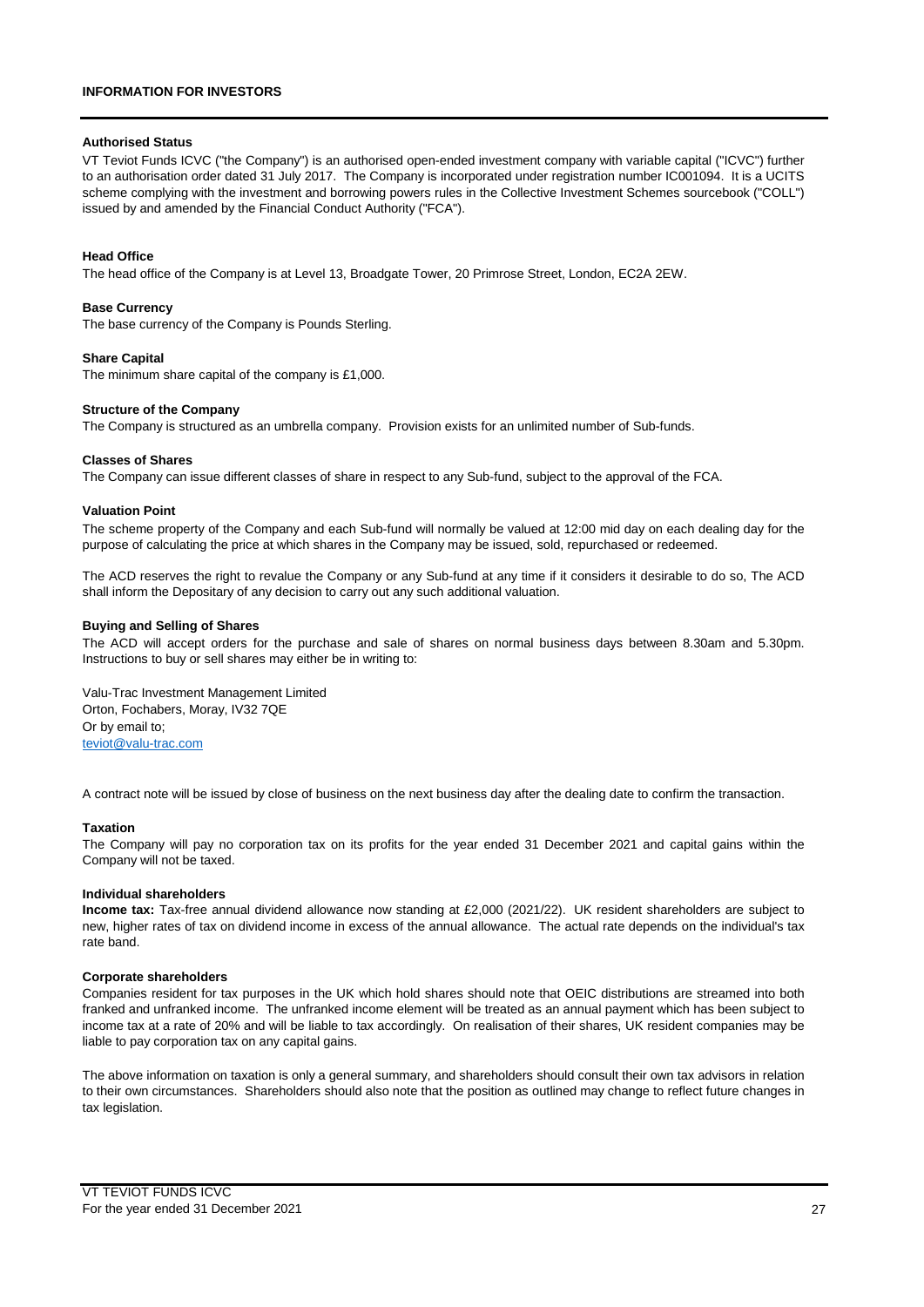### **Pricing Basis**

There is single price for buying, selling and switching shares in a Sub-fund which represents the net asset value of the Sub-fund concerned. The share price is calculated on a forward pricing basis, that is at the next valuation point after the purchase or redemption is deemed to be accepted by the ACD. The latest price of the shares can be obtained by contacting the ACD.

#### **Other information**

The Instrument of Incorporation, Prospectus, Key Investor Information Document and the most recent interim and annual reports may be inspected free of charge at the office of the ACD which is also the Head Office of the Company and copies may be obtained upon application.

#### **Remuneration**

Information about the authorised fund manager (AFM) remuneration policies and disclosures is available from Valu-Trac Investment Management Limited on its website which can be found on the link below.

[https://www.valu-trac.com/VIML%20Remuneration%20Policy%20Statement.pdf](https://www.valu-trac.com/VIML Remuneration Policy Statement.pdf)

The AFM does not employ any staff directly from the company, so there are no quantitative disclosures in this report.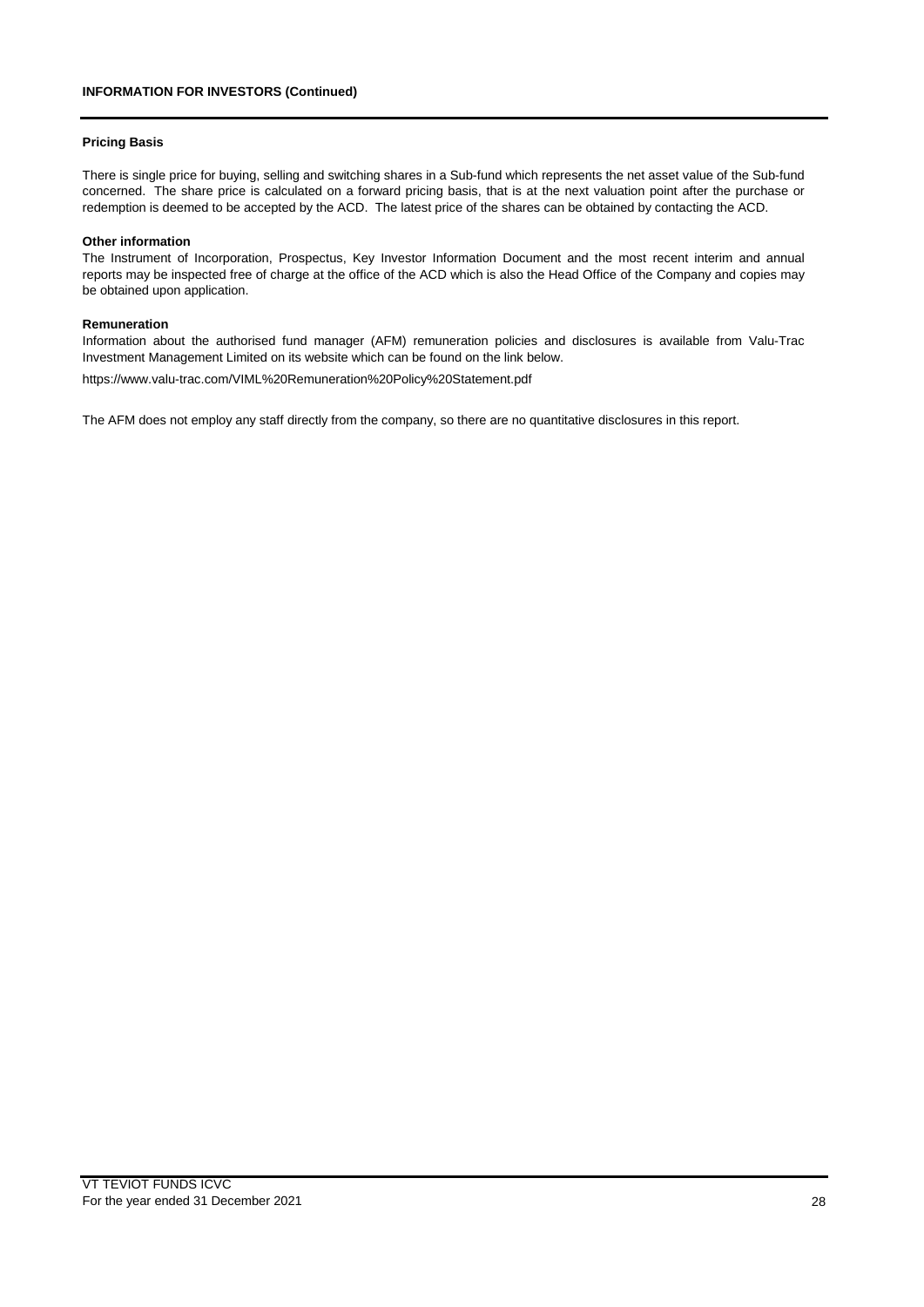## **CORPORATE DIRECTORY**

| Valu-Trac Investment Management Limited<br><b>Authorised</b><br>Mains of Orton<br>Corporate<br>Director, Manager Fochabers<br>& Registrar<br>Moray<br><b>IV327QE</b><br>Telephone: 01343 880344<br>Fax: 01343 880267<br>Email: teviot@valu-trac.com<br>Authorised and regulated by the Financial Conduct Authority<br>Registered in England No 2428648<br>Valu-Trac Investment Management Limited as ACD<br><b>Director</b><br><b>Teviot Partners LLP</b><br>Investment<br>46 Charlotte Square<br><b>Manager</b> |
|------------------------------------------------------------------------------------------------------------------------------------------------------------------------------------------------------------------------------------------------------------------------------------------------------------------------------------------------------------------------------------------------------------------------------------------------------------------------------------------------------------------|
|                                                                                                                                                                                                                                                                                                                                                                                                                                                                                                                  |
|                                                                                                                                                                                                                                                                                                                                                                                                                                                                                                                  |
|                                                                                                                                                                                                                                                                                                                                                                                                                                                                                                                  |
|                                                                                                                                                                                                                                                                                                                                                                                                                                                                                                                  |
|                                                                                                                                                                                                                                                                                                                                                                                                                                                                                                                  |
|                                                                                                                                                                                                                                                                                                                                                                                                                                                                                                                  |
|                                                                                                                                                                                                                                                                                                                                                                                                                                                                                                                  |
|                                                                                                                                                                                                                                                                                                                                                                                                                                                                                                                  |
|                                                                                                                                                                                                                                                                                                                                                                                                                                                                                                                  |
|                                                                                                                                                                                                                                                                                                                                                                                                                                                                                                                  |
|                                                                                                                                                                                                                                                                                                                                                                                                                                                                                                                  |
|                                                                                                                                                                                                                                                                                                                                                                                                                                                                                                                  |
|                                                                                                                                                                                                                                                                                                                                                                                                                                                                                                                  |
|                                                                                                                                                                                                                                                                                                                                                                                                                                                                                                                  |
|                                                                                                                                                                                                                                                                                                                                                                                                                                                                                                                  |
|                                                                                                                                                                                                                                                                                                                                                                                                                                                                                                                  |
|                                                                                                                                                                                                                                                                                                                                                                                                                                                                                                                  |
| Edinburgh                                                                                                                                                                                                                                                                                                                                                                                                                                                                                                        |
| Scotland                                                                                                                                                                                                                                                                                                                                                                                                                                                                                                         |
| EH <sub>2</sub> 4HQ                                                                                                                                                                                                                                                                                                                                                                                                                                                                                              |
|                                                                                                                                                                                                                                                                                                                                                                                                                                                                                                                  |
| Authorised and regulated by the Financial Conduct Authority                                                                                                                                                                                                                                                                                                                                                                                                                                                      |
|                                                                                                                                                                                                                                                                                                                                                                                                                                                                                                                  |
| NatWest Trustee and Depositary Services Limited<br><b>Depositary</b>                                                                                                                                                                                                                                                                                                                                                                                                                                             |
| House A                                                                                                                                                                                                                                                                                                                                                                                                                                                                                                          |
| Floor 0, 175 Glasgow Road                                                                                                                                                                                                                                                                                                                                                                                                                                                                                        |
| Gogarburn                                                                                                                                                                                                                                                                                                                                                                                                                                                                                                        |
| Edinburgh                                                                                                                                                                                                                                                                                                                                                                                                                                                                                                        |
| <b>EH12 1HQ</b>                                                                                                                                                                                                                                                                                                                                                                                                                                                                                                  |
|                                                                                                                                                                                                                                                                                                                                                                                                                                                                                                                  |
| Authorised and regulated by the Financial Conduct Authority                                                                                                                                                                                                                                                                                                                                                                                                                                                      |
|                                                                                                                                                                                                                                                                                                                                                                                                                                                                                                                  |
| Johnston Carmichael LLP<br><b>Auditor</b>                                                                                                                                                                                                                                                                                                                                                                                                                                                                        |
| Commerce House                                                                                                                                                                                                                                                                                                                                                                                                                                                                                                   |
| South Street                                                                                                                                                                                                                                                                                                                                                                                                                                                                                                     |
| Elgin                                                                                                                                                                                                                                                                                                                                                                                                                                                                                                            |
| <b>IV30 1JE</b>                                                                                                                                                                                                                                                                                                                                                                                                                                                                                                  |
|                                                                                                                                                                                                                                                                                                                                                                                                                                                                                                                  |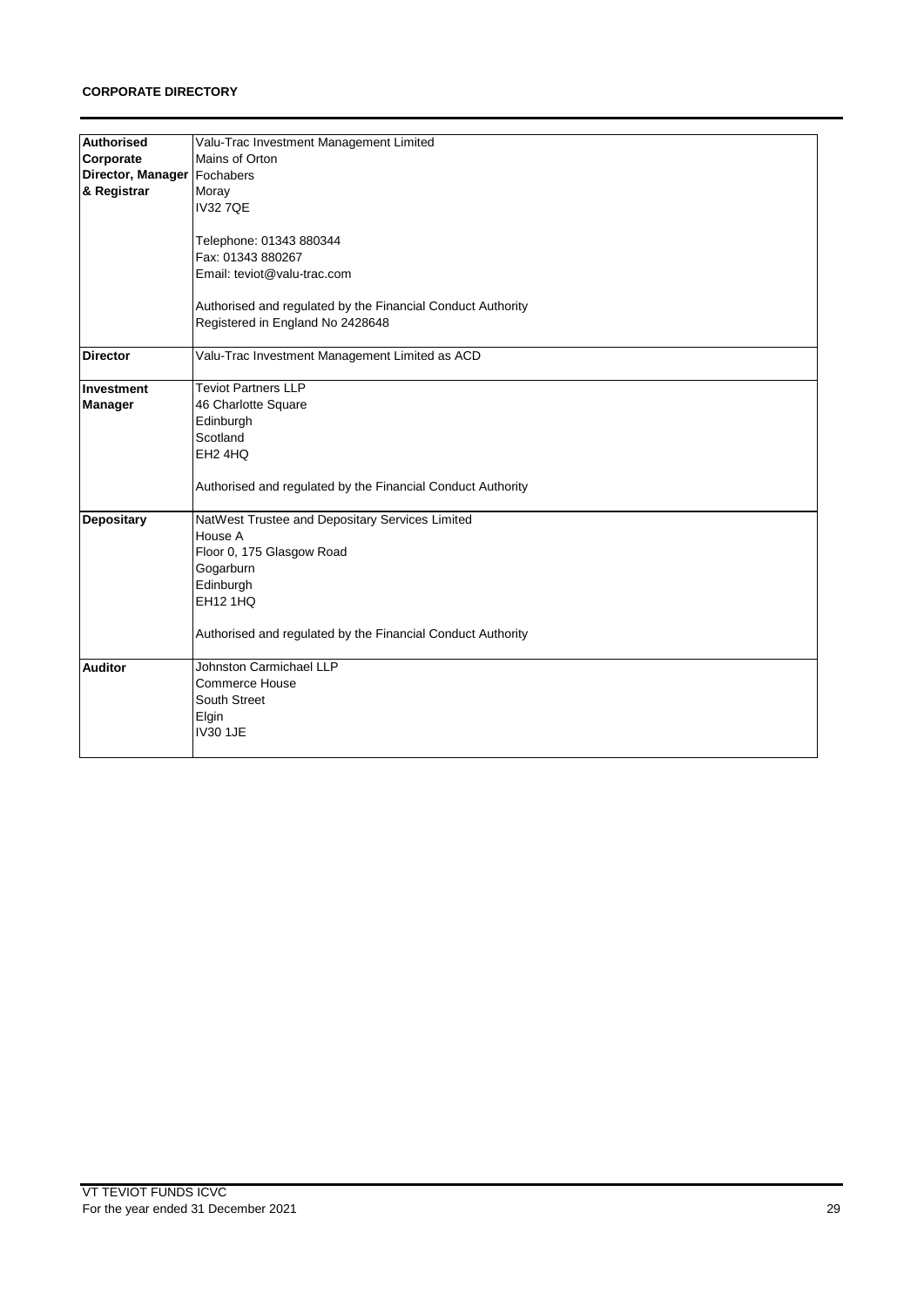## **Statement by the Authorised Fund Manager (AFM) to the shareholders of VT Teviot UK Smaller Companies Fund on the outcome of the AFM's assessment of the value provided to shareholders**

For the year ended 31 December 2021

This assessment is to establish what VT Teviot UK Smaller Companies Fund (the fund) has delivered to you in return for the price you have had to pay.

Our assessment has been conducted against the seven factors outlined by the FCA and the fund has been rated via a 'traffic light' system, where green (G) indicates good value: amber (A) room for improvement, and red (R) poor value. The dashboard below shows an overall summary of the assessment.

|                                                                | Ouality of<br><b>Service</b> | Performance  | AFM costs -<br>general | <b>Economies</b><br>of scale | market rates | Comparable Comparable<br>services | <b>Classes of</b><br>units | Overall |
|----------------------------------------------------------------|------------------------------|--------------|------------------------|------------------------------|--------------|-----------------------------------|----------------------------|---------|
| <b>VT Teviot UK Smaller Companies Fund <math>\Box</math></b> G |                              | $\mathbf{G}$ | $\mathsf{G}$           |                              |              |                                   |                            |         |

The AFM, the Authorised Corporate Director of the fund, is Valu-Trac Investment Management Limited (Valu-Trac). The Investment Manager is Teviot Partners LLP.

The fund start date was 29 August 2017, the objective of the fund is to achieve a total return (of growth and income, after fees) greater than the Benchmark Index over the long term. The Benchmark Index is the Numis Smaller Companies Index (including AIM but excluding investment Companies). The fund will seek to achieve its investment objective by investing in a diversified portfolio of companies which shall primarily consist of small UK quoted companies. Small companies are those having a market capitalisation, at the time of purchase, equal to or lower than the largest company in the Numis Smaller Companies Index (including AIM but excluding investment companies).

The table below shows the net gains or losses for the fund since its inception on 29 August 2017, a period of just over 4 years.

|                                                                     | At and for the year ended |                       |                       |                             |  |  |  |  |
|---------------------------------------------------------------------|---------------------------|-----------------------|-----------------------|-----------------------------|--|--|--|--|
|                                                                     | <b>31 Dec</b><br>2021     | <b>31 Dec</b><br>2020 | <b>31 Dec</b><br>2019 | 31 Dec<br>2018 <sup>1</sup> |  |  |  |  |
| Net gains/(losses) before expenses                                  |                           | £                     |                       |                             |  |  |  |  |
| Capital only                                                        | £25,923 $k$               | £3,817 $k$            | £16.710 $k$           | (E5,085k)                   |  |  |  |  |
| Total fund                                                          | £27,990k                  | £4,765 $k$            | £18,670 $k$           | £3,877k)                    |  |  |  |  |
| <sup>1</sup> Period covered from 29 August 2017 to 31 December 2018 |                           |                       |                       |                             |  |  |  |  |

**<sup>1</sup>***Period covered from 29 August 2017 to 31 December 2018*

| <b>Share Classes</b>               | At and for the year ended |                       |                       |                             |  |  |  |
|------------------------------------|---------------------------|-----------------------|-----------------------|-----------------------------|--|--|--|
|                                    | <b>31 Dec</b><br>2021     | <b>31 Dec</b><br>2020 | <b>31 Dec</b><br>2019 | 31 Dec<br>2018 <sup>1</sup> |  |  |  |
| Value of fund (per the performance |                           |                       |                       |                             |  |  |  |
| record)                            |                           |                       |                       |                             |  |  |  |
| Net Accumulation                   | £43.0 $m$                 | £35.7 $m$             | £20.8m                | £14.7 $m$                   |  |  |  |
| Net Income                         | £44.9 $m$                 | £56.2 $m$             | £58.2 $m$             | £35.1 $m$                   |  |  |  |
| <b>Shares outstanding</b>          |                           |                       |                       |                             |  |  |  |
| Net Accumulation                   | 21.6m                     | 23.1m                 | 14.2m                 | 13.5m                       |  |  |  |
| Net Income                         | 24.2m                     | 38.5m                 | 41.9m                 | 33.0m                       |  |  |  |
| NAV per share                      |                           |                       |                       |                             |  |  |  |
| Net Accumulation                   | 199.44p                   | 154.49p               | 146.07p               | 109.36p                     |  |  |  |
| Net Income                         | 185.88p                   | 145.90p               | 138.81p               | 106.40 <sub>p</sub>         |  |  |  |
| Dividend per share                 |                           |                       |                       |                             |  |  |  |
| Net Accumulation                   | 2.3514p                   | 0.7946p               | 3.1025p               | 3.2178p                     |  |  |  |
|                                    |                           |                       |                       | $1 \nvert \nvert$           |  |  |  |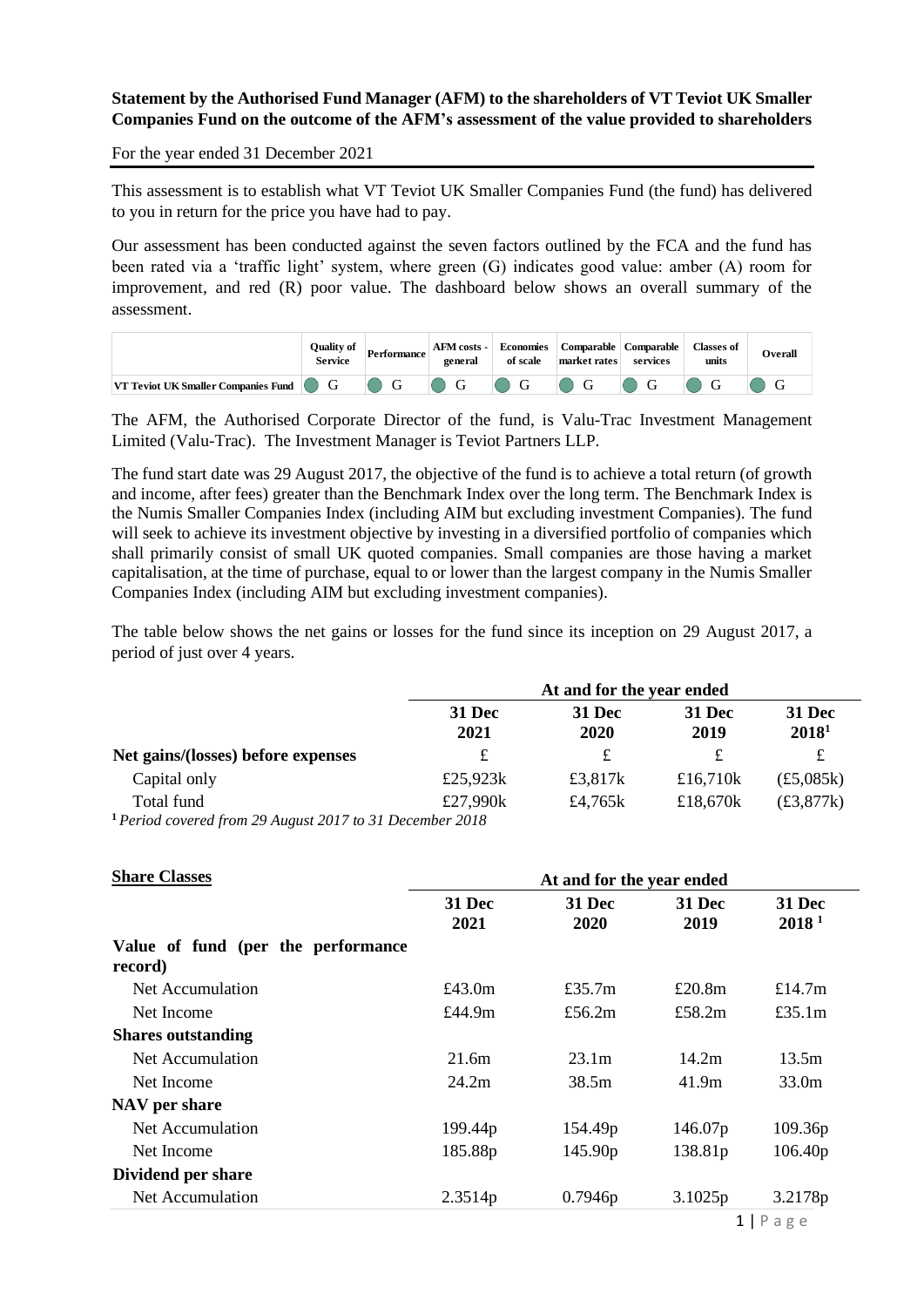| Net Income                                                          | 2.2142p | 0.7513p | 2.9998p | 3.1930 <sub>p</sub> |
|---------------------------------------------------------------------|---------|---------|---------|---------------------|
| <b>Operating charges</b>                                            |         |         |         |                     |
| Net Accumulation                                                    | 0.83%   | 0.86%   | 0.86%   | 0.96%               |
| Net Income                                                          | 0.83%   | 0.86%   | 0.86%   | 0.96%               |
| $\mathbf{r}$ . $\mathbf{r}$<br>$\sim$ $\sim$<br>$0.017 \times 0.15$ | 2010    |         |         |                     |

**<sup>1</sup>***Period covered from 29 August 2017 to 31 December 2018*

*The ongoing charges ratio is based on the actual charges and the average NAV during the period. Source of all data is Valu-Trac Administration Services.*

In carrying out the assessment of value the following criteria were considered:

## **1. Quality of service**

The AFM considers that a good level of service was provided to shareholders by all parties involved commensurate to the amount paid by the fund for those services. The AFM monitors the following operational services:

Depositary – NatWest Trustee and Depositary Services Limited

Custodian – RBC Investor Services Trust, UK branch (RBC)

The external audit is conducted by Johnston Carmichael LLP.

These services are essential in ensuring that the fund operated efficiently and in the case of the Depositary and Custodian the service is supervised on an on-going daily basis by the AFM. As a shareholder this means that you can be certain that your requests such as investment and redemption of the fund's units will always be carried out exactly as set out in the documentation.

Valu-Trac does not delegate any of the core functions of the fund such as fund administration, fund accounting and transfer agency. This means that the AFM directly employs and supervises the individuals who are carrying out this work and that those undertaking the work are appropriately qualified and experienced. Due to this high level of supervision and control of these functions the AFM believes that the shareholders can be certain that their instructions will be carried out efficiently and that the reporting they receive is timely and focused. The AFM works closely with Teviot Partners LLP to coordinate mailings such as annual letters with dividend vouchers and financial reports to avoid excessive correspondence whilst providing all required reporting on a timely and clear basis. This also has ensured that the AFM has responded to any enquiries from shareholders fully and promptly.

The AFM has also assessed the costing of each of these services to comparable providers and has concluded that the fund is receiving good value for the services provided by each party (detailed analysis on how we have arrived at this conclusion can be provided on request).

## **2. Performance**

The performance of the fund can be compared against that of a benchmark. The Numis Smaller Companies Index (including AIM but excluding investment Companies) has been selected as it is considered that this index most closely reflects the investments which the fund will make (and its risk/reward objectives).

The objective of the fund is to achieve a total return (of growth and income, after fees) greater than the Benchmark Index over the long term and the table below demonstrates that this has been achieved.

|                                   |       | <b>Total Returns</b>             |
|-----------------------------------|-------|----------------------------------|
|                                   | 2021  | Since fund<br>inception 29/08/17 |
| Net Accumulation                  | 29.1% | 99.4%                            |
| Net Income (dividends added back) | 28.9% | 95.0%                            |
| <b>Benchmark</b>                  |       |                                  |
| Numis Smaller Companies Index     | 20.0% | 36.2%                            |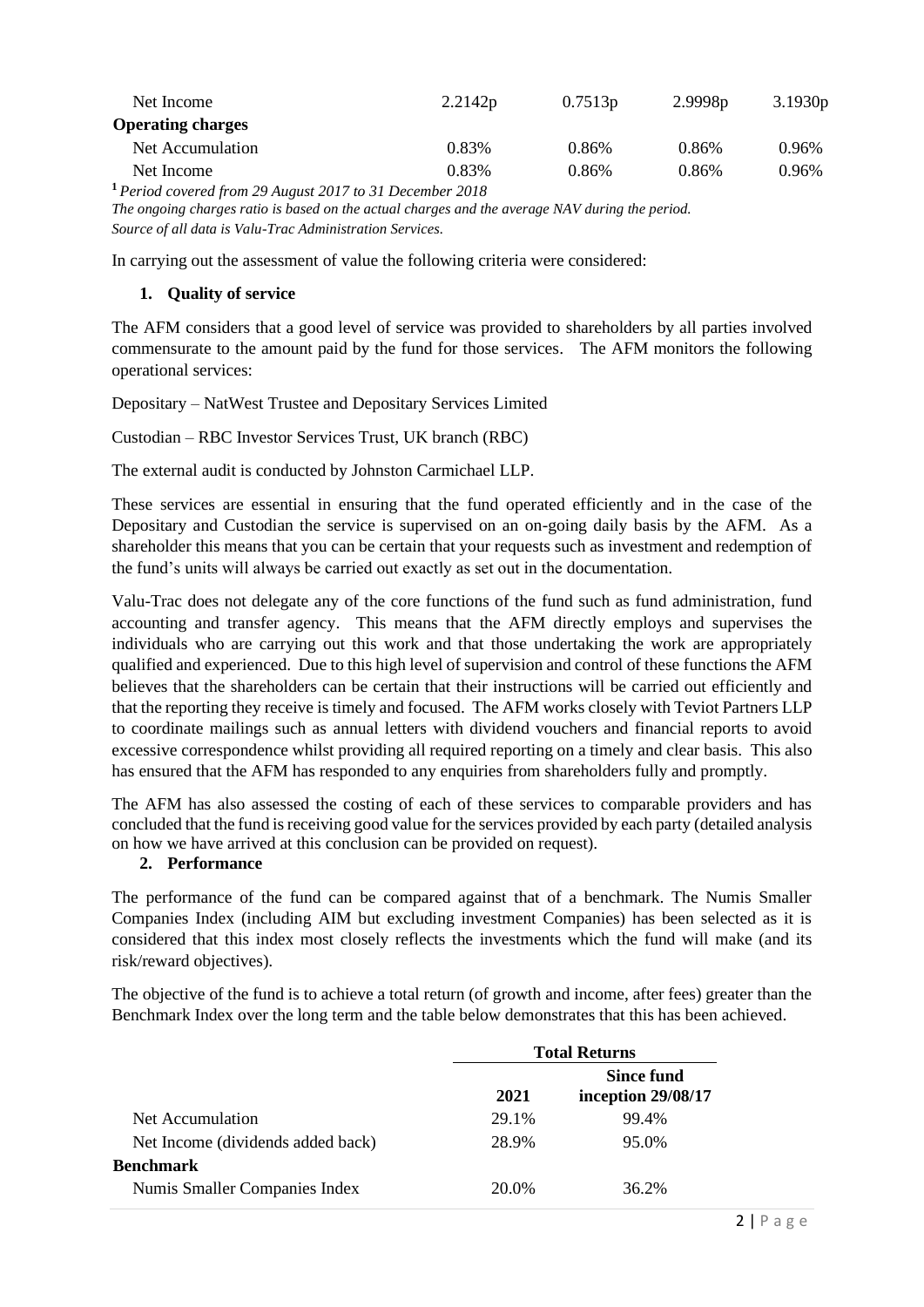The AFM has also assessed the risk taken to achieve the above performance and is satisfied no excessive risk was taken to achieve performance (detailed analysis on how we have arrived at this conclusion can be provided on request).

## **3. AFM costs - general**

The costs incurred during the year ended 31 December 2021 were as follows:

|                                      | £       | % of average fund value |
|--------------------------------------|---------|-------------------------|
| <b>Investment Manager Fee</b>        | 802,820 | 0.75%                   |
| <b>Authorised Corporate Director</b> | 31,299  | 0.03%                   |
| Depositary                           | 37,889  | 0.03%                   |
| Safe custody fee                     | 4,288   | $0.00\%$                |
| Transaction charges (capital)        | 8,339   | 0.01%                   |
| Auditor                              | 8,304   | 0.01%                   |
| <b>FCA</b>                           | 54      | 0.00%                   |
| Other expenses                       | 9,187   | 0.01%                   |
| Total costs                          | 902,180 | $0.84\%$                |

The fund made a gain for the year (capital and revenue less expenses) before distribution of £27,070,553. There was no taxation.

It should be noted that the prospectus allows for a dilution levy to be charged of up to 2.5% on all transactions into or out of the fund. This charge is reviewed daily and applied to all deals to protect existing investors in the funds by covering the spread and dealing costs on both purchases and sales of holdings.

The total dilution levy paid by investors in the period under review was £1,125,827 with the average dilution levy being 0.54%, the average dilution levy on subscriptions was 0.55% and 0.53% for redemptions.

In its absolute discretion the ACD may waive or reduce the dilution levy.

The AFM has considered the costs charged to the fund by comparing the operating charges of the share classes to the average OCF of the largest 10 funds in the IA UK Smaller Companies sector, retail classes where available. This is shown below. Note that the operating charges excludes the Transaction charges (capital)

|                                                       | <b>Operating charges (excluding)</b> |
|-------------------------------------------------------|--------------------------------------|
|                                                       | transaction fees)                    |
| VT Teviot UK Smaller Companies Fund                   | 0.83%                                |
| IA UK Smaller Companies (average of 10 largest funds) | 1.04%                                |
| Source - Morningstar                                  |                                      |

The AFM has concluded the costs and in particular the investment management fee is appropriate and justified for the fund with the Investment manager's fee considered appropriate for the detailed knowledge and research which the Investment Manager applies to the fund.

## **4. Economies of scale**

The AFM has assessed to what extent it has been able to achieve any savings as a result of economies of scale. Where any such savings have been made this has in every case been passed on to the shareholders. Examples of this are the sliding scale of the depositary fee in addition to reduction in depositary fees and in custody fees as a result of a review of custody providers. The fixed fee nature of the Authorised Corporate Director fee will also provide for cost efficiency savings as the assets of the